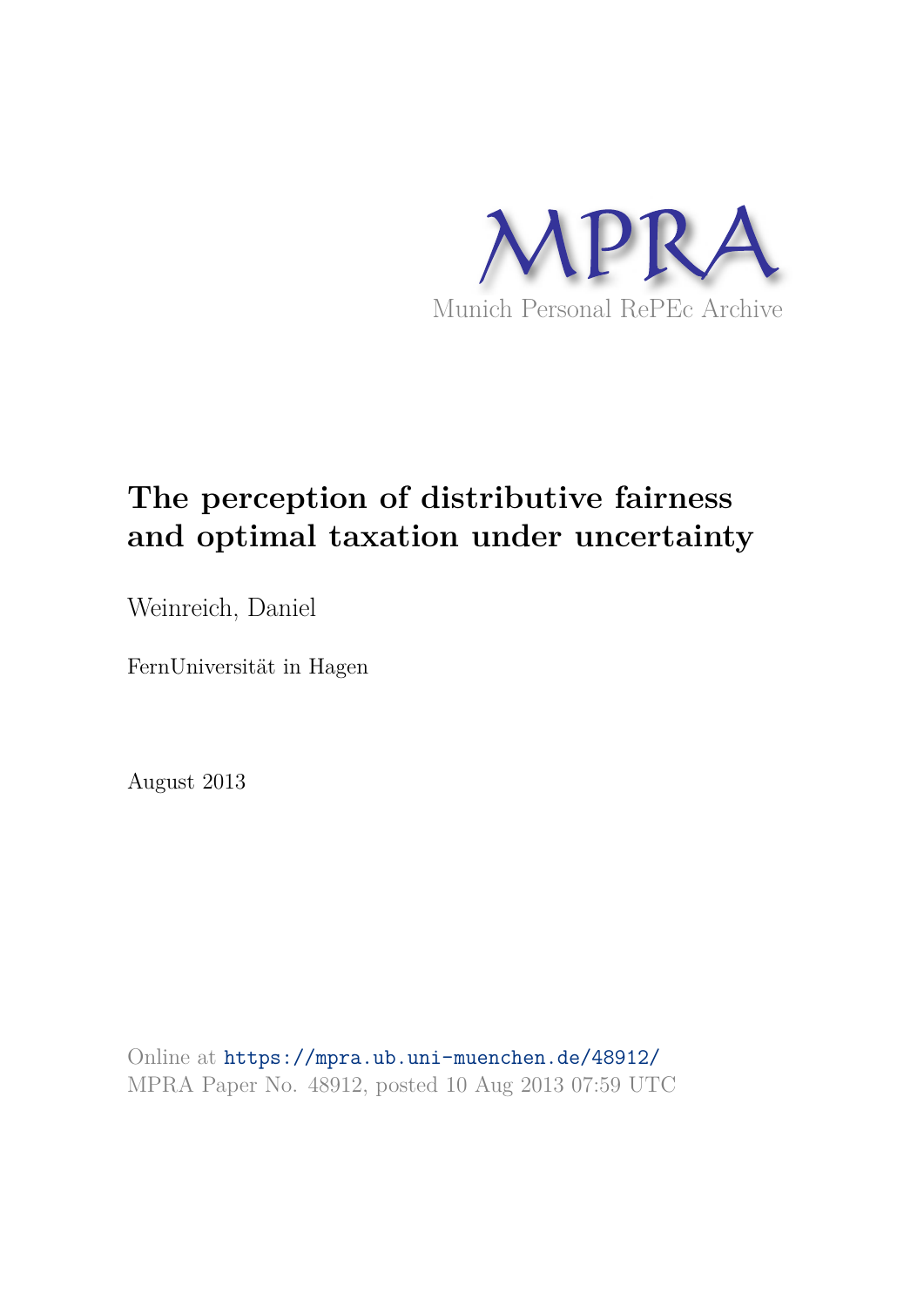# The perception of distributive fairness and optimal taxation under uncertainty<sup>∗</sup>

Daniel Weinreich

Department of Economics University of Hagen Universitaetsstr. 41 58097 Hagen, Germany

Phone: +49 - 2331 - 987 - 2479 e-mail: daniel.weinreich@fernuni-hagen.de

August 8, 2013

#### Abstract

This paper incorporates a preference for distributive fairness (inequity aversion) into the analysis on optimal redistributive taxation under uncertainty. We can show that introducing or strengthening the taste for distributive fairness does not affect the socially optimal tax rate (social insurance) directly. This merely works through a reduction in individual risk taking (increase in self-insurance) induced by inequity aversion. If the efficacy of self-insurance is sufficiently small, this renders taxation more desirable and therefore enhances the socially optimal tax rate. In other words, self-insurance should be complemented by social insurance in order to impair the psychic disutility stemming from income inequality. Turning to the case of moral hazard it can be shown that optimal self-insurance efforts are again increasing with the strength of inequity aversion while the effect on the optimal tax rate remains unclear.

JEL classification: D63, H21, H53 Key words: distributive fairness; inequity aversion optimal taxation; redistribution; uncertainty

<sup>∗</sup>The author would like to thank Thomas Eichner, Benjamin Florian Siggelkow, Gilbert Kollenbach and participants at the Public Economics Workshop in Osnabrueck, the SMYE 2012 in Mannheim as well as the IIPF Congress 2012 in Dresden for helpful comments and discussions.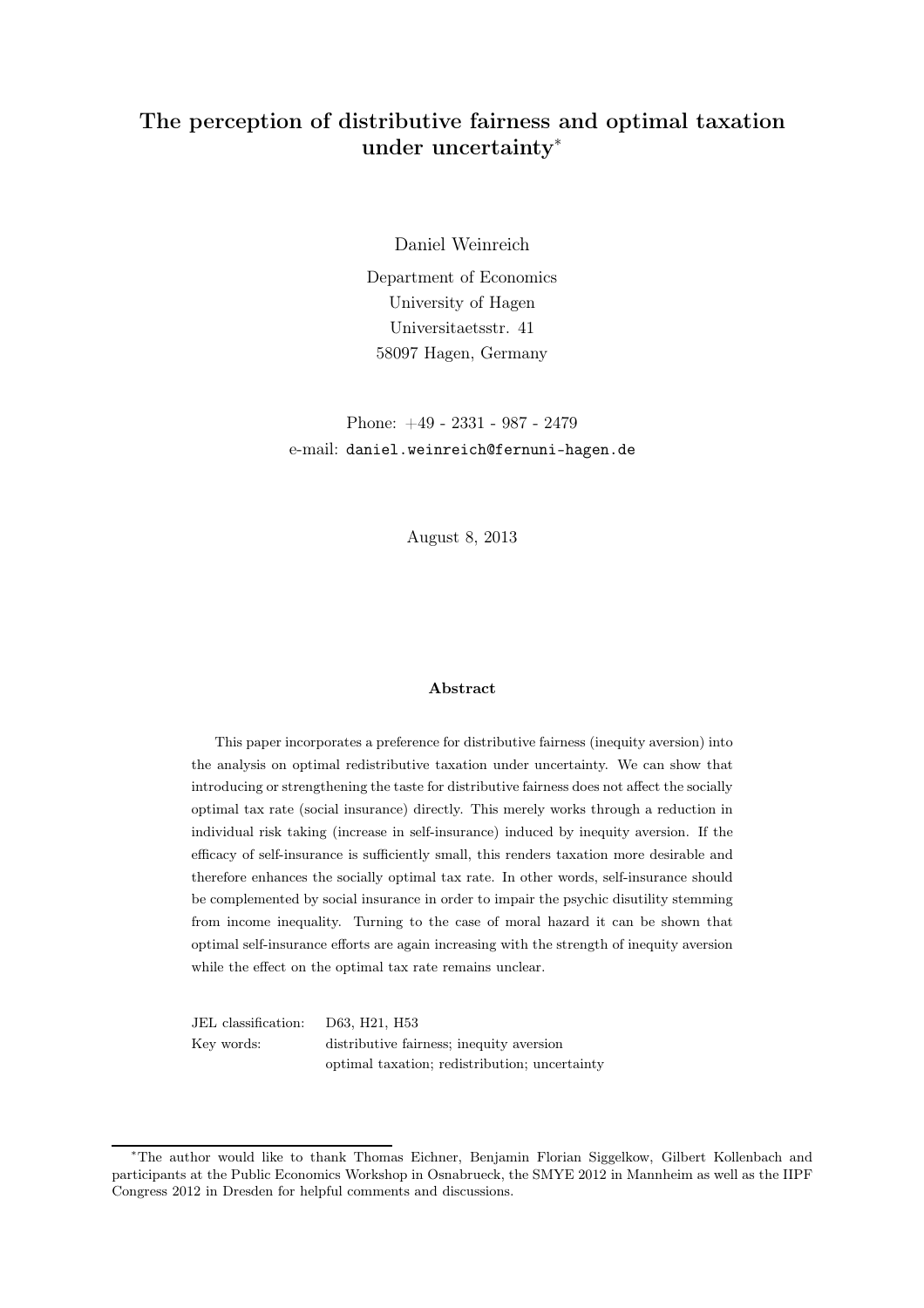## 1 Introduction

A growing number of empirical works has recently brought the relevance of distributive fairness or income equity for individual decision making into the limelight (see e.g. Amiel et al., 1999; Alesina et al., 2004; Schwarze and Härpfer, 2007 as well as Verme, 2011). Admittedly, a traditional grasp of income inequality restricts its focus on the dispersion of income. In this case, a distribution's standard deviation provides a frequently applied measure of income inequality in the theory of optimal redistributive taxation under uncertainty (see e.g. Sinn, 1995, 1996).<sup>1</sup>

However, an increasing number of empirical and experimental studies reveals that in economic decisions people generally exhibit fairness or equity concerns going beyond the plain consideration of income dispersion (e.g. Fehr and Schmidt, 1999; Bolton and Ockenfels, 2000). Famous examples are given by the workhorses of ultimatum and dictator games. Their outcomes suggest that constituting income inequality or fairness on standard deviation proves to be a rather narrow approach.

Constitutional welfare state theories deal with optimal taxation and redistribution under uncertainty (e.g. Domar and Musgrave, 1944; Eaton and Rosen, 1980a, 1980b, 1980c; Varian, 1980).<sup>2</sup> In a risky setting redistributive taxation can be interpreted as a measure of social insurance. Based on this point of view, Sinn (1995, 1996) analyzes the socially optimal degree of individual risk taking (self-insurance) and the tax rate (social insurance). Behind the veil of ignorance, a representative individual takes mean income and standard deviation into account. Sinn (1995) shows that the confiscatorial tax rate would be socially optimal. By implementing welfare costs Eichner and Wagener (2004) drop the unrealistic case of confiscatorial taxation. It deserves to be mentioned that constitutional theories of redistributive taxation neglect social and psychological aspects by focussing on egoistic, pecuniary motives underlying the preferences for income redistribution.<sup>3</sup>

Sinn (1995) defines income inequality as the dispersion of income leading to a congruence of income risk (ex ante) and income inequality (ex post). As mentioned above this seems to be a quite restrictive view on inequality or distributive fairness, respectively. Thus, we aim

<sup>&</sup>lt;sup>1</sup>More precisely, a distribution is defined as less equal if it has been generated by a mean-preserving spread from another distribution.

 $2<sup>2</sup>$ In a constitutional setting, individuals decide behind the so-called veil of ignorance where the future position in society is uncertain. This concept goes back to the works of Harsanyi (1953, 1955), Buchanan and Tullock (1962) and in particular to Rawls (1971).

<sup>&</sup>lt;sup>3</sup>Linde and Sonnemans (2012) have already pointed out that social attitudes are typically ignored in theories of individual decision making under risk or uncertainty.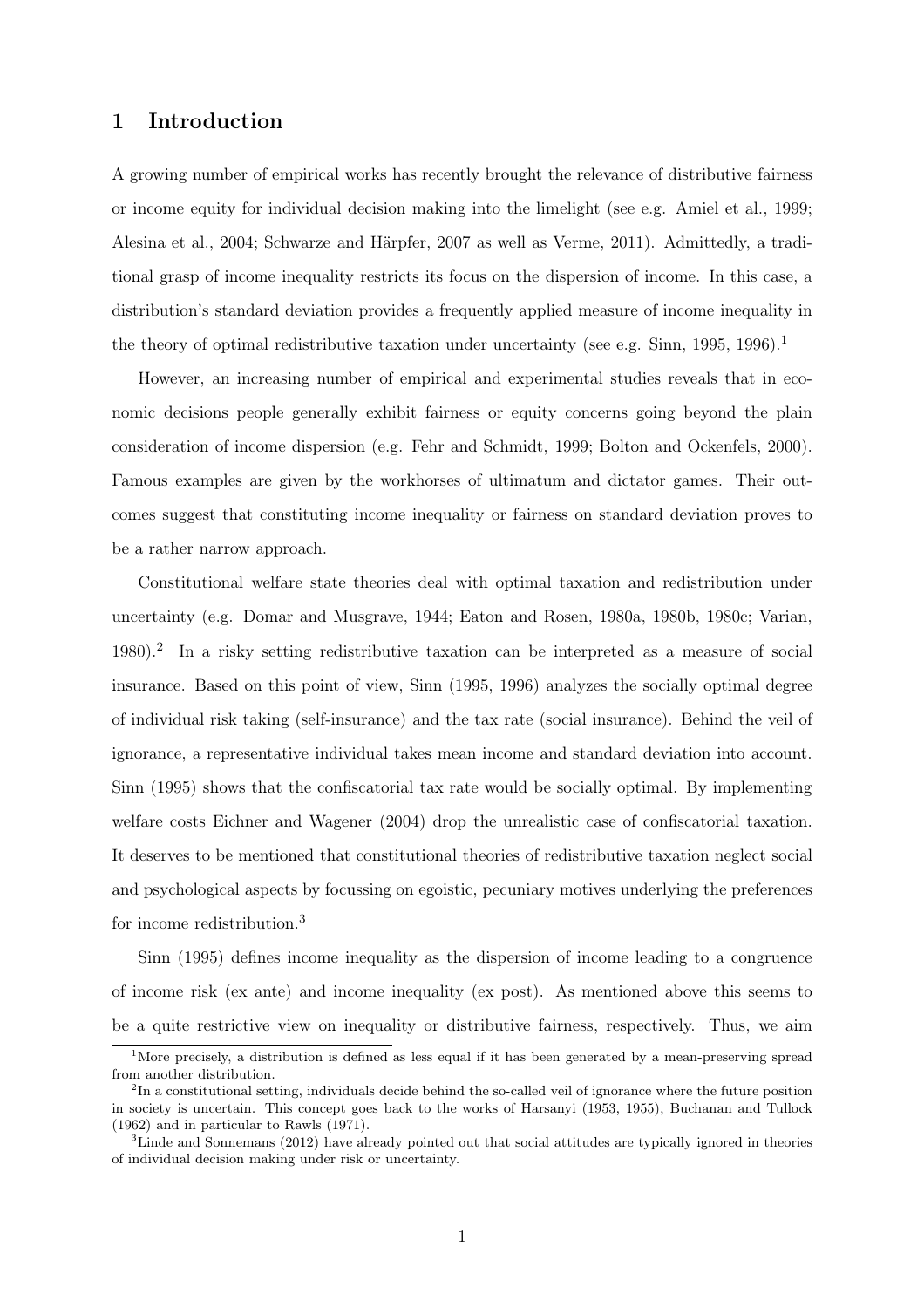to interpret income inequality as the degree of income concentration which is characterized by an income distribution's asymmetry. This asymmetry is indicated by income skewness and provides the foundation of how individuals perceive an income distribution as fair. Our approach of distributive fairness could be interpreted as (altruistic) inequity aversion in the vein Fehr and Schmidt (1999). They assume that an individual experiences a psychic disutility if her income exceeds the income of other society members. The level of information could now be reduced to two observations: mean and median income. For the case of right-skewed income distributions mean income exceeds median income. Transferred to the case of uncertainty the representative individual considers the difference between her expected income (mean income) and the income of the society's middle (median income). A raise in skewness would lead to a larger difference between mean and median income. Proxying the mean-median ratio by skewness an income distribution is perceived as less fair if it is more skewed to the right.<sup>4</sup> A further interpretation relies on a distributional norm which has also been pointed out by Elster (1989). In our setting individuals are presumed to exhibit a preference for symmetric income distributions. Then, deviation from symmetry give rise to a psychic disutility stemming e.g. from sympathy with low-income earners.

In the following analysis we can drop the finding of Sinn (1995, 1996) whereupon confiscatorial taxation is socially optimal. By assuming that income redistribution is costly the social planner would set a tax rate below one (see also Eichner and Wagener, 2004). Further, we illustrate that introducing or strengthening inequity aversion in the vein of Fehr and Schmidt (1999) induces the socially optimal degree of risk taking to decrease. Higher self-insurance efforts enhance distributive fairness and therefore reduce the psychic disutility experienced by the individual. Beyond, we can show that the taste for distributive fairness does not affect the socially optimal tax rate directly. However, introducing or strenghtening inequity aversion reduces the degree of individual risk taking which in turn renders taxation more desirable if the efficacy of self-insurance efforts is sufficiently small. As a main result we claim that governments should complement higher self-insurance by enlarging social insurance or income redistribution respectively when faced with inequity aversion.

Turning to the case of moral hazard where the representative individual does not anticipate

 ${}^{4}$ This approach is also in line with the politico-economic approach of Meltzer and Richard (1981) where income inequality is assumed to be represented by the ratio of mean and median income. Further, Alesina and Rodrik (1991) or Bénabou (1996) apply similar types of income inequality. Instead of the median voter who considers the deviation from mean income a representative agent decides on mean income and take the deviation to median income into account.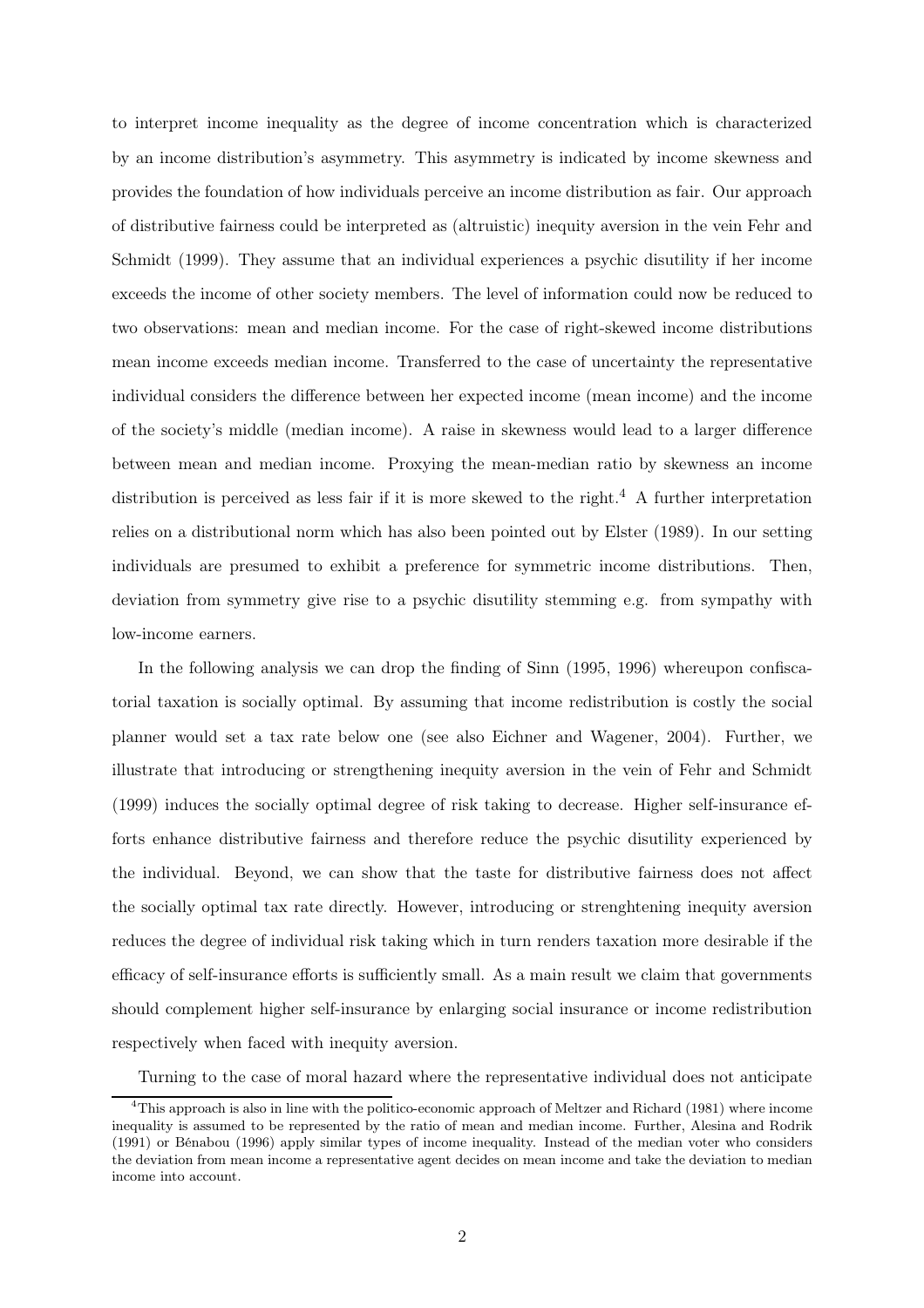the balanced fiscal budget and therefore take income skewness as exogenously given we can show that self-insurance efforts are again increasing in inequity aversion. However, it remains unclear whether the optimal tax rate is increasing or decreasing with the taste for distributive fairness.

The remainder of this paper is organized as follows. In section 2 we set up the model and introduce the concept of distributive fairness or inequity aversion, respectively. Then, in section 3 the socially optimal allocation regarding self-insurance and social insurance is analyzed. The individual risk-taking decision and the optimal tax rate under moral hazard is considered in section 4. Concluding remarks are offered in section 5.

# 2 The model

Post-tax income, taxes and transfers. We employ a welfare state model in the vein of Sinn (1995, 1996) where a large number of homogenous individuals decide behind the veil of ignorance.<sup>5</sup> Since the future position in society is uncertain, a representative individual faces the random post-tax lifetime income<sup>6</sup>

$$
Y := m - \lambda(e)\theta - e - T(e, \tau) + p \ge 0,\tag{1}
$$

where  $m \in \mathbb{R}_{++}$  denotes the exogenous market income and  $L(e, \theta) = \lambda(e)\theta$  is the random income loss due to e.g. productivity differences.<sup>7</sup> We restrict our attention to strictly positive realizations of the income loss, i.e.  $\theta > 0$ . The representative individual is now able to hedge this income risk by two measures.

First, self-insurance efforts  $e \in [0, \bar{e}]$  as first introduced by Ehrlich and Becker (1972) mitigate the income loss (e.g. through investments in human capital) and therefore raise the lifetime income. Efforts reduce the income loss by the twice differentiable efficacy function  $\lambda(e) \in [0,1]$ which is assumed to be decreasing and convex in self-insurance efforts, i.e.  $\lambda'(e) < 0 \leq \lambda''(e)$ . In turn, self-insurance causes linear costs in terms of foregone lifetime income such that the individual's pre tax income is given by  $X = m - \lambda(e)\theta - e$ .

Second, the income loss is alleviated through a redistributive tax policy  $\Pi = (\tau, p)$  with the

 $5$ After the veil of ignorance has lifted individuals differ with respect to the income. According to the law of large numbers the probability distribution of Y turns out to be the ex post income distribution.

 $^{6}$ In contrast to Sinn (1995, 1996) we abstract from non-market income which would not change the results and provide new insights.

<sup>&</sup>lt;sup>7</sup>We define  $\mathbb{R}_{++} = \mathbb{R}_{+} \setminus \{0\}$  throughout the paper.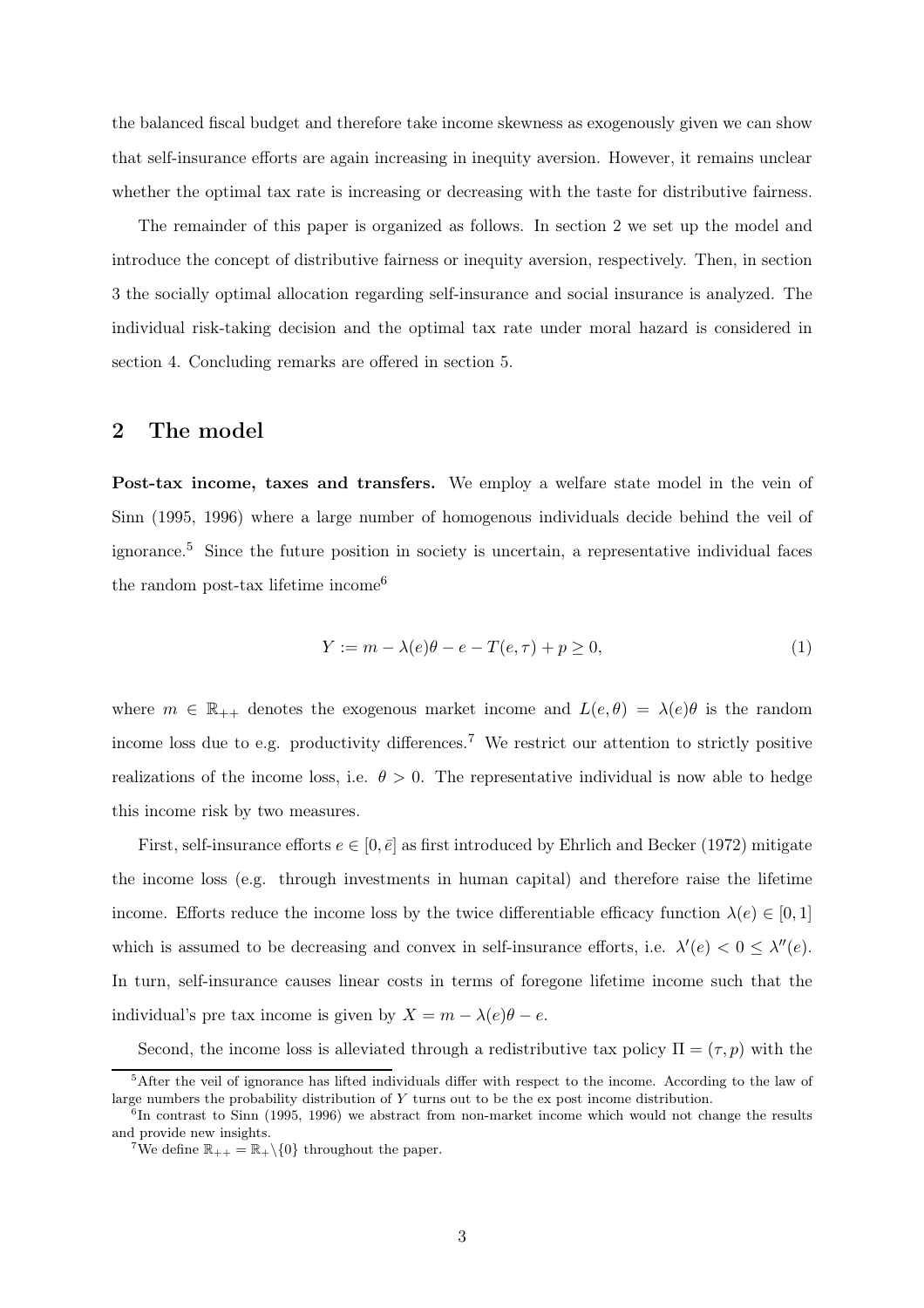tax rate  $\tau \in [0, 1]$ . Thus, the invididual's income tax liability is given by

$$
T := \tau[m - \lambda(e)\theta],\tag{2}
$$

which allows to finance the lump sum transfer  $p \in \mathbb{R}_+$ . Drawing on the optimal income taxation literature (e.g. Mirrless, 1971) individual self-insurance activities are assumed to be private information from the governmental perspective. Subsequently, self-insurance activities are not deductible from the tax base. Further, following Eichner and Wagener (2004) a fraction  $c \in [0,1)$ of the tax revenue, e.g. due to costs of administration or simply waste of public funds, is not available for income redistribution.<sup>8</sup> Subsequently, the fiscal budget constraint is depicted by

$$
p = (1 - c)ET.
$$
 (3)

According to (3), the lump-sum transfer has to match the expected tax liability net of the welfare state costs.

The model in terms of pre-tax standard deviation. Following Sinn (1995, 1996) we phrase the model in terms of pre-tax standard deviation which is given by

$$
\sigma_X = \lambda(e)\sigma_\theta,\tag{4}
$$

where  $\sigma_{\theta}$  denotes the standard deviation of the random income loss  $\theta$ . By using (4) and the inverse of the efficacy function  $\lambda^{-1}$  we can eliminate self-insurance efforts e in X such that we obtain

$$
\bar{\mu}(\sigma_X) := m - k\sigma_X - \lambda^{-1}\left(\frac{\sigma_X}{\sigma_\theta}\right),\tag{5}
$$

with  $k := \frac{\mu_{\theta}}{\sigma_{\theta}}$  $\frac{\mu_{\theta}}{\sigma_{\theta}}$  which is referred to as self-insurance function. The self-insurance function is concave in  $\sigma_X$  due to the convexity of  $\lambda$  in e. Next, the expected tax liability can be written as

$$
\mathbf{E}T := \tau[m - \sigma_X k].\tag{6}
$$

<sup>&</sup>lt;sup>8</sup>Note that we abstract from the case  $c = 1$  which connotes that the entire tax yield is sunk within the redistribution process. Per se, such a system of tax collection could not be optimal.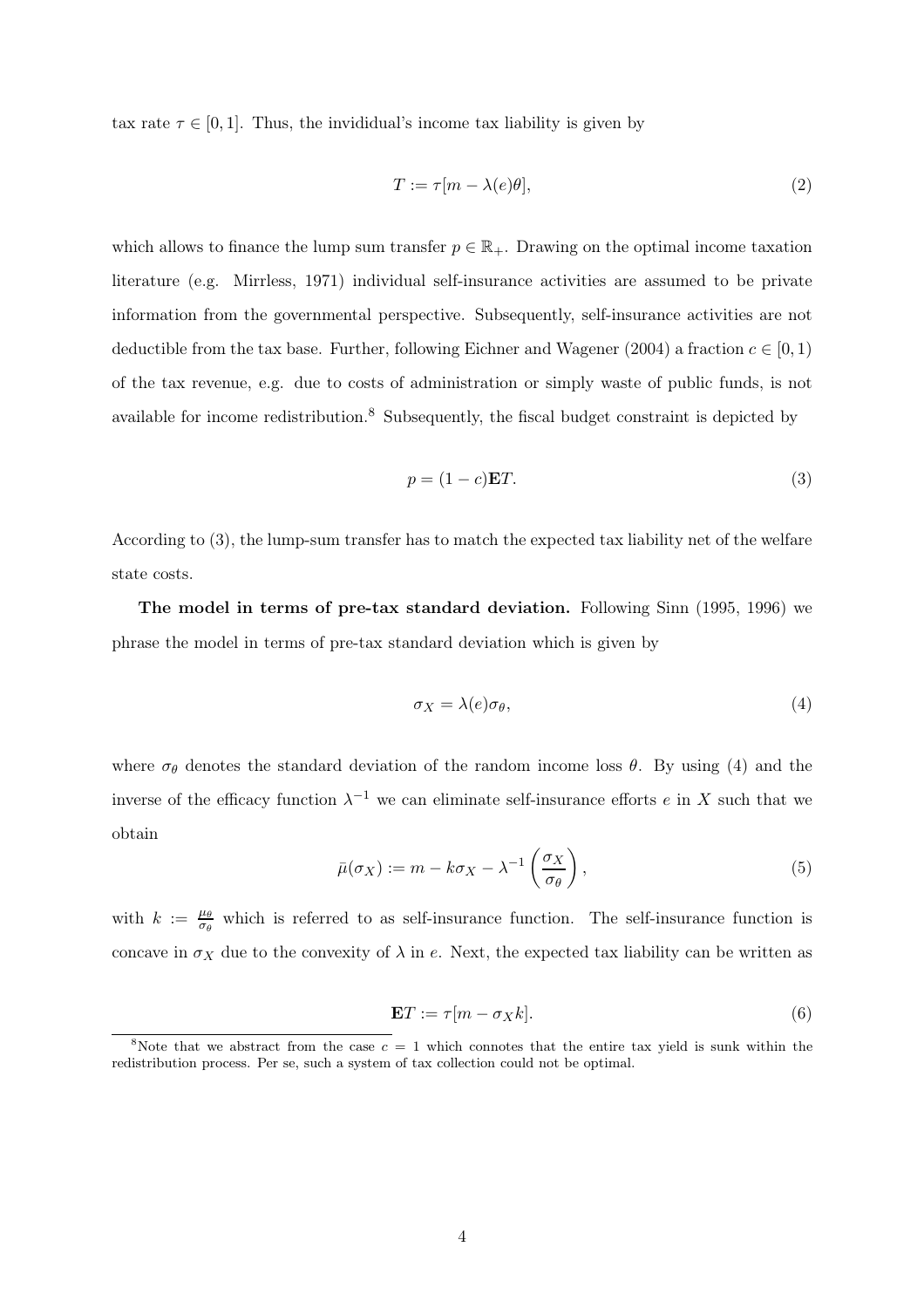Based on this, the mean  $\mu_Y$  and standard deviation  $\sigma_X$  of post-tax income are given by:

$$
\mu_Y = \bar{\mu}(\sigma_X) - \tau[m - k\sigma_X] + p \tag{7}
$$

$$
\sigma_Y = (1 - \tau)\sigma_X. \tag{8}
$$

Measure of distributive fairness. As outlined in the introduction we constitute distributive fairness on the measure of income skewness which is assumed to capture income inequality. This could be related to the approach of Fehr and Schmidt (1999). An individual which is (altruistic) inequity averse prefers a smaller difference between her income and the income of others.<sup>9</sup> This concept could be transferred to the constitutional level. Behind the veil of ignorance, the representative individual is mainly interested in her expected income (mean income). Further, we could define the income of the society's middle (median income) as reference level the representative individual considers. By assuming a right-skewed income distribution mean income exceeds median income. In this case, the difference between mean and median income reflects the degree of income inequality experienced by the representative individual. It is worth mentioning that this approach is also in line with the politico-economic framework of Meltzer and Richard (1981).

If the mean-median income-ratio is presumed to be proxied by income skewness distributive fairness or income inequality could be based on this measure.<sup>10</sup> Then, a more right-skewed income distribution reflects a larger difference between mean  $\mu_Y$  and median income  $\tilde{Y}$  (sketched by figure 1) and is thus perceived as less fair.<sup>11</sup> In other words, the representative individual exhibits a concern for the middle of the society. Hence, in our approach distributive fairness is interpreted as inequity aversion in the vein of Fehr and Schmidt (1999). Conveyed to the case of uncertainty, individuals perceive a more symmetric income (probability) distribution as rather fair.

The skewness of the lifetime income is then defined as the (unstandardized) third central

<sup>&</sup>lt;sup>9</sup>It deserves to be mentioned that we abstract from the case of inequity aversion based on envy which has also been introduced by Fehr and Schmidt (1999).

 $10$ Income skewness is also defined as mean-median-ratio by the empirical study of You (2012). A multilevel analysis based on World Values Survey and European Values Survey data shows that skewness affects income inequality and subsequently social trust significantly.

<sup>&</sup>lt;sup>11</sup>Although this relation is not constituted by a rigorous theoretical analysis numerical simulations with the empirically relevant skew normal distribution reveal that increases in (unstandardized) skewness induce a larger difference between mean and median income.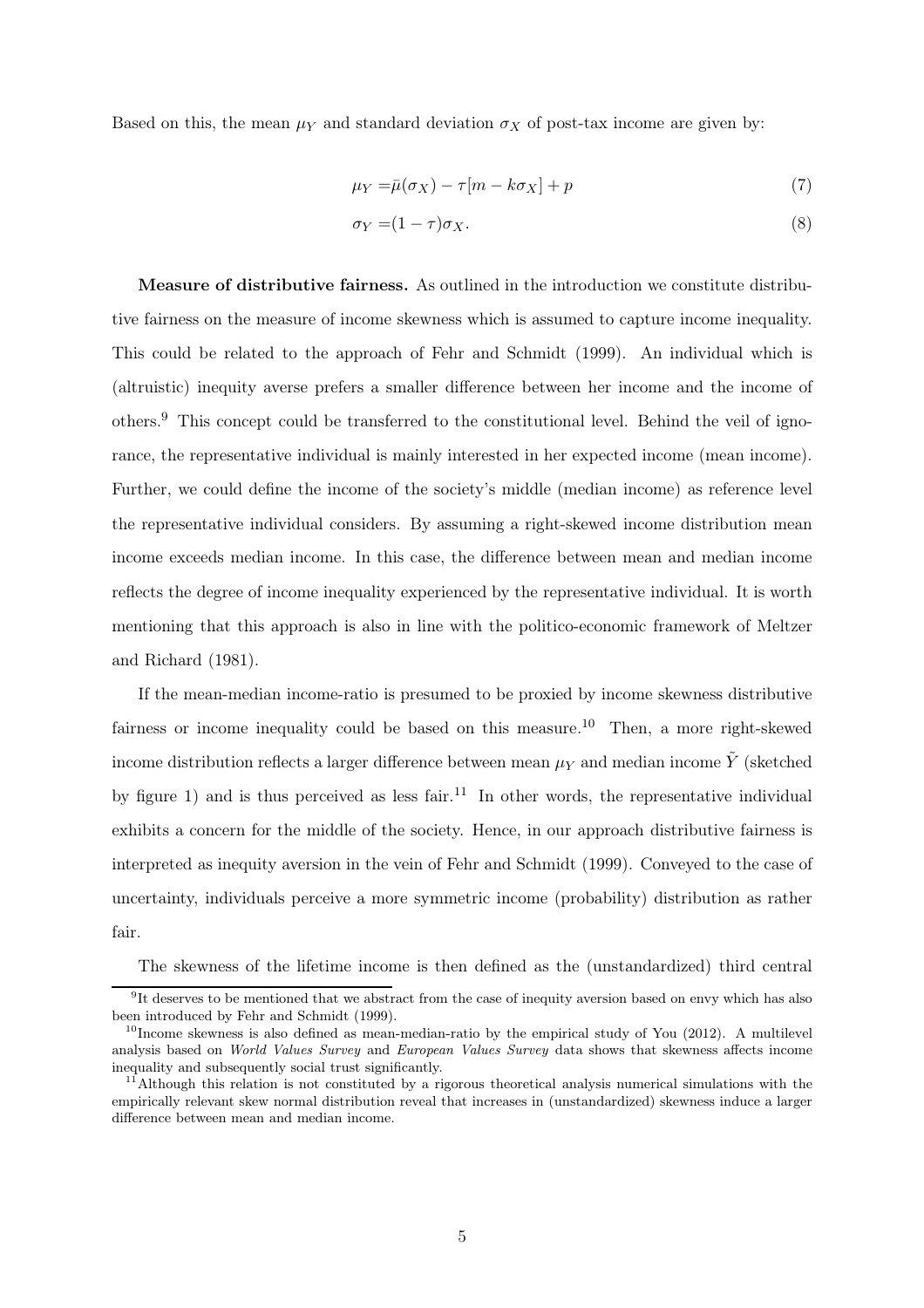

Figure 1: Skewness of income distributions

moment  $\mu_3[Y] = \mathbf{E}[(Y - \mathbf{E}Y)^3]$  of the income distribution

$$
s_Y(\sigma_X, \tau) = -(1 - \tau)^3 \frac{\mu_3(\theta) \sigma_X^3}{\sigma_\theta^3} \ge 0
$$
\n<sup>(9)</sup>

which allows to quantify ceteris paribus deviations from symmetry. In this case, we are able to separate changes in the concentration of an income distribution from shifts in income dispersion.<sup>12</sup> Recall that we presumed the income loss distribution to be left-skewed  $(\mu_3[\theta] < 0)$ inducing a right-skewed income distribution. Differentiating (9) with respect to  $\sigma_X$  and  $\tau$  yields:

$$
\frac{\partial s_Y}{\partial \sigma_X} > 0, \quad \frac{\partial s_Y}{\partial \tau} < 0.
$$
 (10)

According to (10), skewness is increasing (decreasing) in the degree of individual risk taking (self-insurance efforts) and decreasing in the tax rate. In other words, both insurance measures are capable to reduce income inequality and therefore enhance distributive fairness.

Preferences. Individual preferences are represented by the continuous, twice differentiable and additively-separable utility function  $u : \mathbb{R}_+ \times \mathbb{R}_+ \times \mathbb{R}_+ \to \mathbb{R}$ ,

$$
u(\mu_Y, \sigma_Y, s_Y) := U(\mu_Y, \sigma_Y) - aV(s_Y), \qquad (11)
$$

which consists of two sub-functions. First, the representative individual generates utility  $U$ :  $\mathbb{R}_+ \times \mathbb{R}_+ \to \mathbb{R}$  from expected post-tax income  $\mu$  and the associated risk  $\sigma$ . Second, the individual experiences a psychic disutility  $V : \mathbb{R}_+ \to \mathbb{R}_+$  depending on the degree of (expected) distributive

<sup>&</sup>lt;sup>12</sup>A derivation of income skewness and its partial derivatives is delegated to the appendix. It is worth mentioning that we follow Arditty and Levy (1972), Ingersoll (1975) as well as Diacogiannis (1994) by applying the unstandardized third central moment of the income distribution as skewness measure. Due to the location scale property standardized skewness  $\frac{\mu_3[Y]}{\sigma_Y}$  is constant in this framework.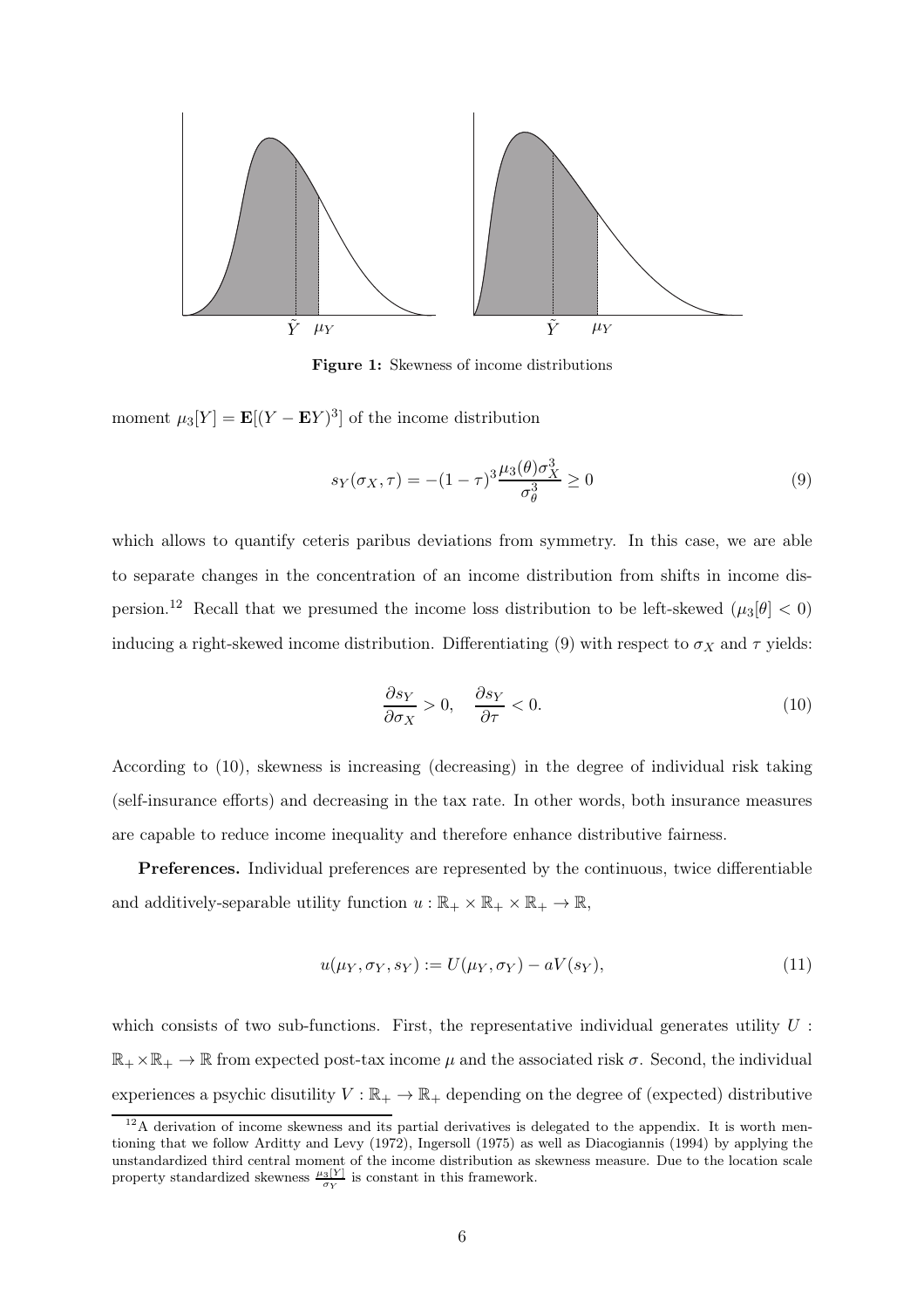fairness which is characterized by unstandardized income skewness  $s_Y$ . We assume that the disutility is increasing in skewness as a more right-skewed income distribution is perceived as less fair:

$$
V'(s_Y) > 0.\t\t(12)
$$

Furthermore, the fairness functional is presumed to be convex in skewness, i.e.  $V'(s_Y)'' \geq 0$ . Finally, preference parameter  $a$  in (11) reflects the strength of inequity aversion or the taste for distributive fairness, respectively.

Further, it deserves to be mentioned that the mean-variance framework is taken as an approach which stand on its own.<sup>13</sup> Let us assume positive but diminishing marginal utility of expected income, i.e.  $U_{\mu\mu} \leq 0 < U_{\mu}$ , as well as individual risk aversion, i.e.  $U_{\sigma} < 0$ . Then, for the marginal rate of substitution (MRS) between  $\sigma_Y$  and  $\mu_Y$  follows

$$
i(\mu_Y, \sigma_Y) := -\frac{U_{\sigma}(\mu_Y, \sigma_Y)}{U_{\mu}(\mu_Y, \sigma_Y)} > 0.
$$
\n(13)

According to (13) the marginal willingness to pay for lower risk (or insurance equivalently) in terms of income is positive. Graphically,  $i(\mu_Y, \sigma_Y)$  captures the slope of the indifference curves in  $(\mu_Y, \sigma_Y)$ -space. In compliance with Sinn (1995, 1996) indifference curves exhibit the following properties:

$$
i_{\mu}(\mu_Y, \sigma_Y) \le 0,\tag{14}
$$

$$
\frac{d^2\mu_Y}{d\sigma_Y^2} = i(\mu_Y, \sigma_Y) \cdot i_\mu(\mu_Y, \sigma_Y) + i_\sigma(\mu_Y, \sigma_Y) > 0.
$$
\n(15)

Assumption (14) represents the property of non-increasing absolute risk aversion (Meyer 1987, Lajeri-Chaherli 2003). Beyond, according to (15) indifference curves are assumed to be strictly convex in the  $(\mu_Y, \sigma_Y)$ -space. Eichner (2008) shows that  $\frac{d^2\mu_Y}{d\sigma_Y^2}$ .  $\frac{d^2\mu_Y}{d\sigma_Y^2} > 0$  holds if agents are presumed to behave risk averse.

## 3 Social optimum

In this section, we analyze the socially optimal degree of individual risk taking as well as the socially optimal tax rate. This first-best allocation is achieved if the representative individual

<sup>&</sup>lt;sup>13</sup>In our setting, the mean-variance approach could be considered as equivalent to the maximization of expected utility. However, it is more convenient to compare our results immediately to the results of Sinn (1995). Further, it allows us to express the results directly as a trade-off between expected income and income risk.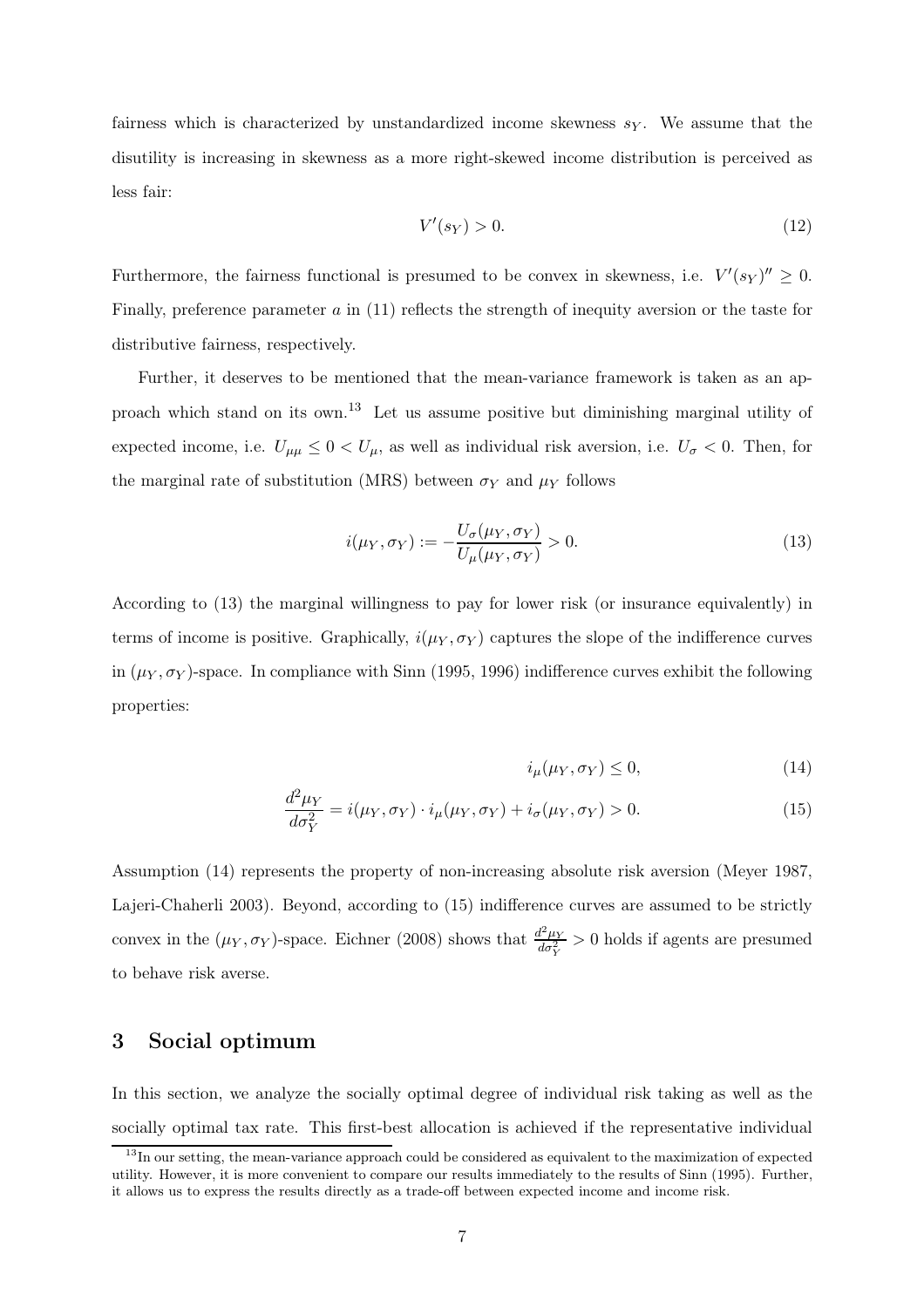anticipates that her choice of self-insurance efforts affects both the balanced fiscal budget as well as the psychic disutility from income inequality. In this case the individual opportunity set is given by

$$
\mu_Y = \bar{\mu}(\sigma_X) - c\tau(m - k\sigma_X),\tag{16}
$$

which is now referred to as *redistribution function*.<sup>14</sup> Following this, we characterize the constitutional choice of the tax-transfer policy which chould also be interpreted as the choice of a social planner.<sup>15</sup>

#### 3.1 Self-insurance efforts

The individual decision problem is given by

$$
\max_{\sigma_X} U(\mu_Y, \sigma_Y) - aV(s_Y) \quad s.t. \qquad \mu_Y = \bar{\mu}(\sigma_X) - c\tau(m - k\sigma_X),
$$

$$
\sigma_Y = (1 - \tau)\sigma_X,
$$

$$
s_Y = s_Y(\sigma_X, \tau). \tag{17}
$$

Restricting our attention to interior solutions, i.e.  $\sigma_X > 0$ , we obtain the first-order condition

$$
\underbrace{-(1-\tau)i(\mu_Y,\sigma_Y)}_{[1]}\underbrace{-aV'(s_Y)}_{[2]}\cdot\underbrace{\frac{\partial s_Y}{\partial \sigma_X}}_{[3]}\underbrace{+\bar{\mu}'(\sigma_X)+c\tau k}_{[3]}=0,\tag{18}
$$

which implicitly determines the socially optimal value  $\sigma_X^*$  as a function of the exogenous parameters c,  $\tau$  and a.<sup>16</sup> In (18), we are able to identify three effects of individual risk taking  $\sigma_X$ on utility. The term [1] is negative and captures the risk effect of self-insurance. Increasing the degree of individual risk taking is ceteris paribus associated with a higher post-tax income risk  $\sigma_Y$ . As we assumed risk averse agents  $(U_{\sigma} < 0 \Rightarrow i(\mu_Y, \sigma_Y) > 0)$  this marginal effect is negative. Conversely, higher self-insurance efforts (lower pre-tax standard deviation) reduce post-tax risk which is utility-enhancing. Beyond, the term [2] is negative due to  $V'(s_Y) > 0$ ,  $U_\mu > 0$  as well as  $\frac{\partial s_Y}{\partial \sigma_X} > 0$  and is referred to as *fairness effect of self-insurance*. A higher pre-tax standard deviation ceteris paribus induces skewness and therefore income inequality to increase which then goes along with a higher psychic disutility. Vice versa, raising self-insurance efforts enhances

<sup>&</sup>lt;sup>14</sup>This follows by making use of  $(3)$  in  $(7)$ .

<sup>&</sup>lt;sup>15</sup>To put it in terms of a two-stage game, the tax rate is set on the first stage. Given the tax rate, self-insurance efforts are chosen on the second stage. This game is then solved by backward induction.

 $^{16}$  For details on the second-order conditions we refer to the appendix.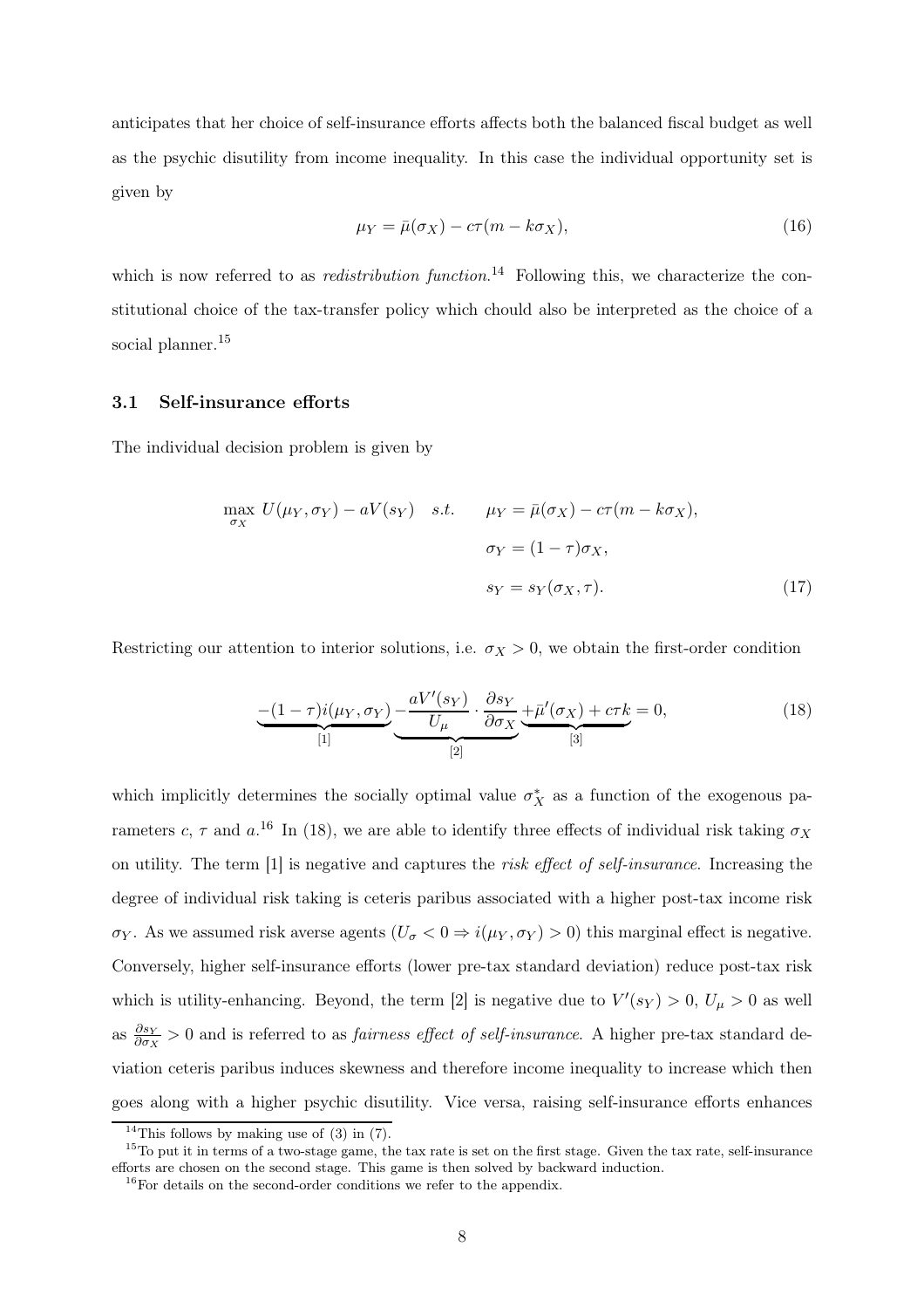distributive fairness and hence reduces the psychic disutility. Eventually, the term [3] represents the income effect of self-insurance which has to be positive as terms [1] and [2] are negative. Thus, increasing pre-tax standard deviation ceteris paribus induces mean post-tax income  $\mu_Y$  to increase. Vice versa, higher self-insurance efforts decrease mean post-tax income which is utility reducing.<sup>17</sup> In a nutshell, terms [1] and [2] represent the marginal cost (benefit) while term [3] captures the marginal benefit (cost) of individual risk taking (self-insurance). The first-order condition (18) then requires that the marginal benefit and cost of self-insurance efforts balance each other out. In other words, equation (18) describes the trade-off between expected income, income risk and the fairness of an income distribution.

Graphical analysis. The first-order condition (18) is illustrated by figure 2. The concave line depicts the redistribution curve which represents the opportunity frontier in the  $(\mu_Y, \sigma_Y)$ space. In the absence of inequity aversion  $(a = 0)$ , eq. (18) simplifies to  $i(\mu_Y, \sigma_Y) = \frac{\bar{\mu}'(\sigma_X) + c\tau k}{1-\tau}$ 



Figure 2: First-order condition

where the slope of the indifference curve equals the slope of the redistribution curve.<sup>18</sup> This condition is satisfied in equilibrium point G. Introducing inequity aversion  $(a > 0)$  leads to equilibrium point  $S$  at which the redistribution curve's slope exceeds the slope of the indifference curve, i.e.  $i(\mu_Y, \sigma_Y) < \frac{\bar{\mu}'(\sigma_X) + c\tau k}{1-\tau}$ . This relation is satisfied at a point left to the point G and is caused by the negative fairness effect of self-insurance, c.f. term (2) in eq. (18). As moving from the right to the left on the redistribution curve is associated with a lower pre-

<sup>&</sup>lt;sup>17</sup>The sign of  $\bar{\mu}'(\sigma_X)$ , however, is indeterminate in sign.

<sup>&</sup>lt;sup>18</sup>Differentiation of  $\mu_Y = \bar{\mu}(\sigma_X) - c\tau(m - k\sigma_X)$  where  $\sigma_X = \frac{\sigma_Y}{1-\tau}$  with respect to  $\sigma_Y$  yields the slope of the redistribution curve  $\frac{\bar{\mu}'(\sigma_X) + c\tau k}{1 - \tau}$ .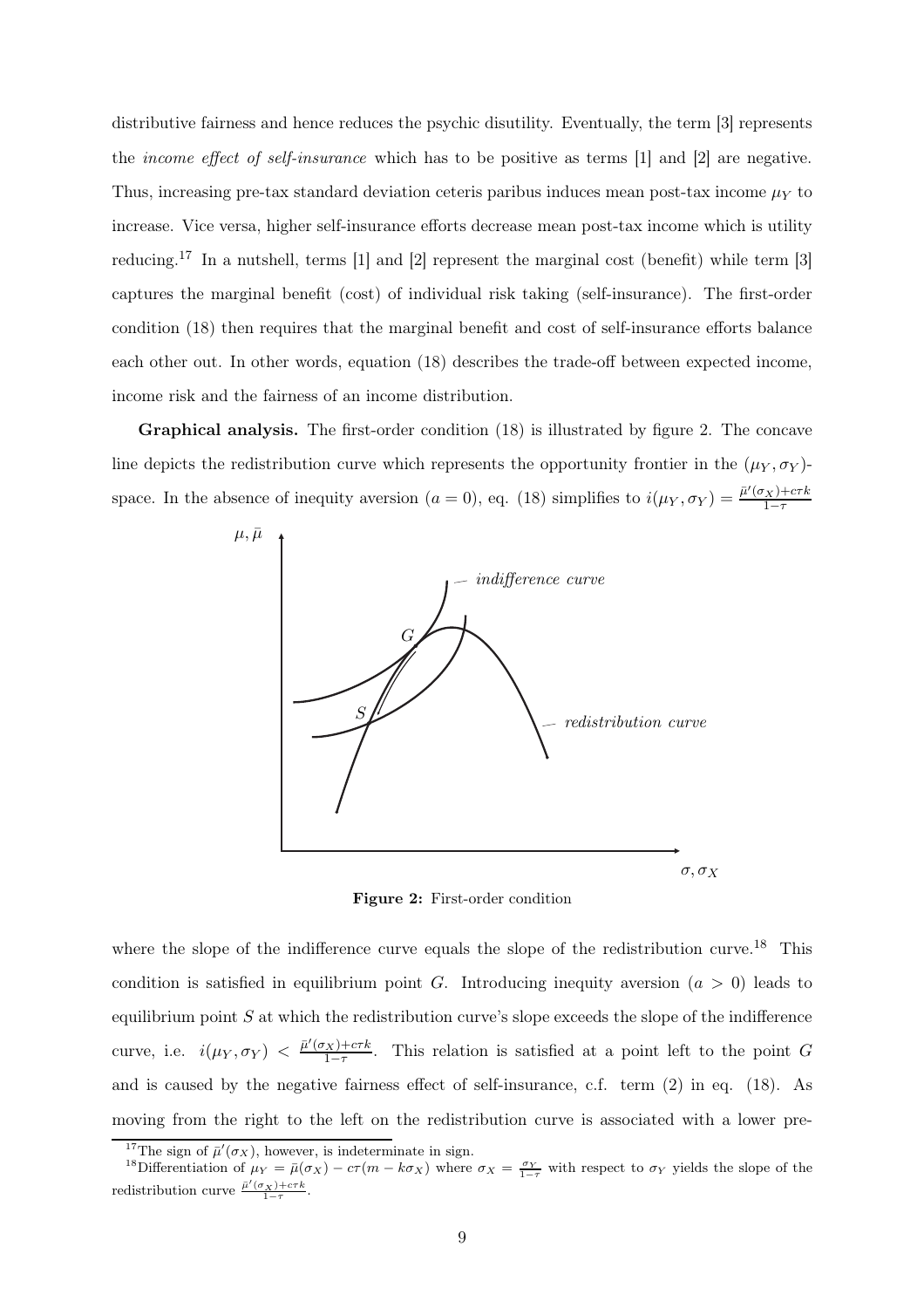tax standard deviation we can state that self-insurance efforts increase due to the existence of inequity aversion.

Self-insurance efforts and inequity aversion. Formally, we differentiate (18) with respect to the pre-tax standard deviation as well as the preference parameter to obtain

$$
sgn \frac{\partial \sigma_X^*}{\partial a} = -sgn \left[ \frac{V'}{U_\mu} \cdot \frac{\partial s_Y}{\partial \sigma_X} \right] < 0,\tag{19}
$$

while taking the second-order condition for granted. Hence, pre-tax standard deviation is decreasing in preference parameter a. This result is summarized in the following proposition.

Proposition 1. The socially optimal degree of self-insurance (individual risk taking) is increasing (decreasing) in the preference intensity of individual inequity aversion. Further, for any preference intensity the society operates at a point on its opportunity frontier where an increase in individual risk taking decreases mean post-tax income.

More precisely, introducing or increasing the aversion towards income inequity ceteris paribus enhances the psychic disutility. Consequently, the social planner reduces individual risk taking and therefore raises self-insurance in order to impair the disutility. In other words, increasing a is associated with a larger fairness effect of self-insurance which in turn enhances its marginal benefit. The individual is then willing to give up income for a reduction in the income risk and an enlargement of distributive fairness.

Self-insurance and redistributive taxation. Next, we strive to analyze the effect of a tax rate change on the degree of individual risk taking. Implicitly differentiating (18) with respect to  $\sigma_X^*$  and  $\tau$  leads to

$$
\operatorname{sgn} \frac{\partial \sigma_X^*}{\partial \tau} = \operatorname{sgn} \left[ ck + i + (1 - \tau) [i_\mu c(m - k \sigma_X) + i_\sigma \sigma_X] - \frac{aV''}{U_\mu} \cdot \frac{\partial s_Y}{\partial \tau} - \frac{aV'}{U_\mu^2} \left( U_\mu \cdot \frac{\partial^2 s_Y}{\partial \sigma_X \partial \tau} + (c[m - k \sigma_X] + U_{\mu \sigma} \sigma_X) \cdot \frac{\partial s_Y}{\partial \sigma_X} \right) \right] > 0, \quad (20)
$$

which becomes positively signed for constant absolute risk aversion (CARA), i.e.  $i_{\mu} = 0$ , as well as  $-U_\mu \cdot \frac{\partial^2 s_Y}{\partial \sigma_X \partial \tau} > (c[m - k\sigma_X] + U_{\mu\sigma} \sigma_X) \cdot \frac{\partial s_Y}{\partial \sigma_X}$  $\frac{\partial s_Y}{\partial \sigma_X}$ .<sup>19</sup> Expression (20) captures the effect of a higher tax rate on the marginal cost and return of self-insurance efforts. Assuming CARA ensures that the income loss in the course of a higher tax rate does not affect the degree of risk

<sup>&</sup>lt;sup>19</sup>These are sufficient but not necessary conditions for a positive sign of  $(20)$ . Further details on the derivation of (20) could be found in the appendix.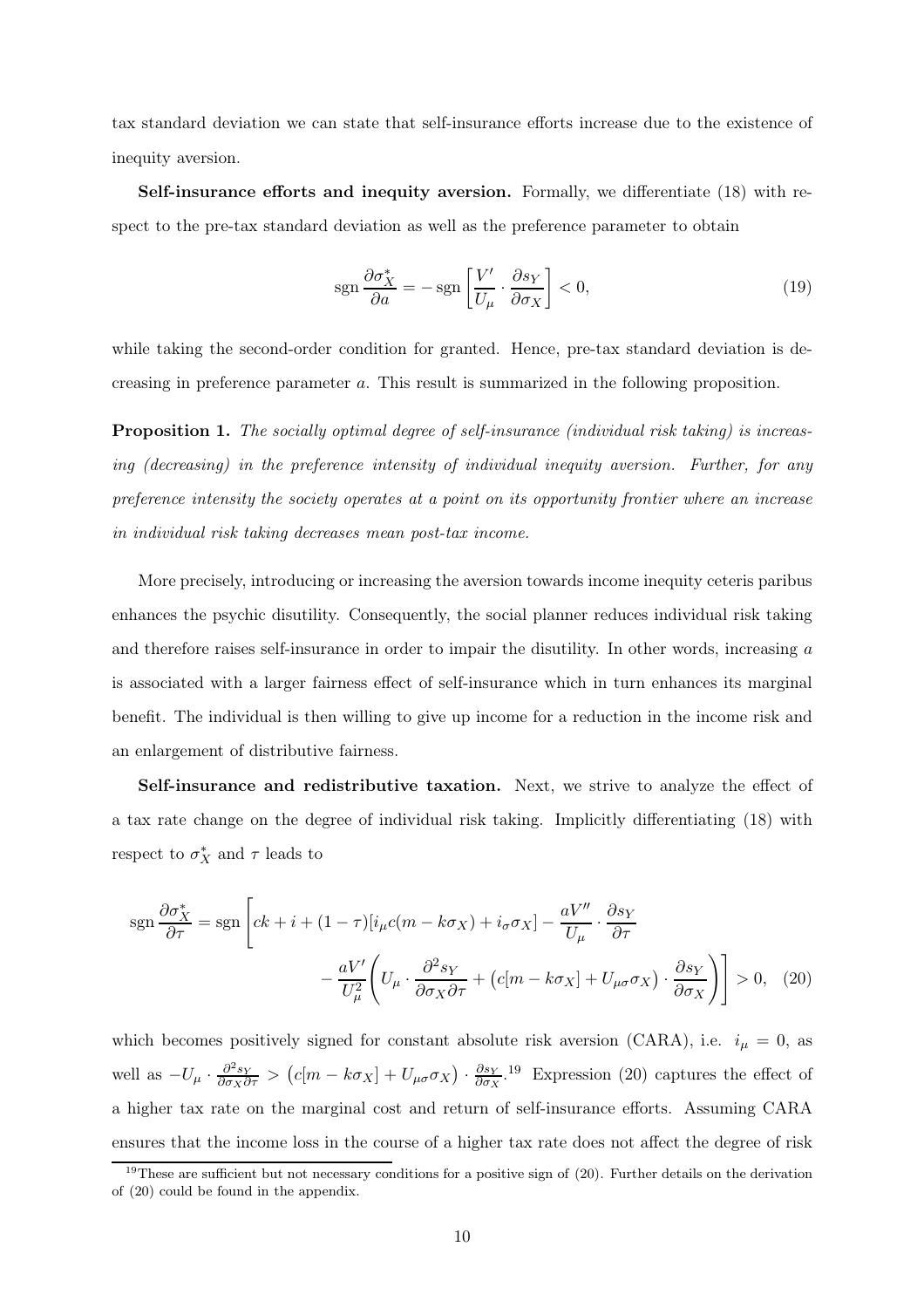aversion. As a consequence, the individual is willing to increase the degree of risk taking when the effect of taxation on the marginal effect of pre-tax standard deviation on income inequality is sufficiently large. In other words, we get the intuitive result that the socially optimal level of selfinsurance efforts shrink in response to a more intense income redistribution. Thus, self-insurance is substituted by social insurance.

#### 3.2 Tax rate

We turn to the choice of the socially optimal tax rate where the social planner takes into account the social optimal level of self-insurance efforts. Thus, the indirect utility function is given by

$$
u^* := U(\mu_Y^*, \sigma_Y^*) - aV(s_Y^*), \tag{21}
$$

where the asterisks are indicating pre-tax standard deviation to be chosen at the socially optimal level  $\sigma_X^*$ .

We differentiate the indirect utility function (21) with respect to the tax rate  $\tau$ . Focussing on interior solutions and applying the envelope theorem the first-order condition is given by

$$
\frac{\partial u^*}{U_\mu \partial \tau} = \underbrace{-c(m - k\sigma_X^*)}_{[1]} \underbrace{+\sigma_X^* \cdot i(\mu_Y^*, \sigma_Y^*)}_{[2]} - \underbrace{\frac{a \cdot V'(s_Y^*)}{U_\mu} \cdot \frac{\partial s_Y}{\partial \tau}}_{[3]} = 0. \tag{22}
$$

According to (22) we can disentangle three contrary marginal effects of the tax rate on optimal utility. The first term [1] represents the income effect of social insurance. Increasing the tax rate  $\tau$  ceteris paribus directly leads to a lower expected income since the share c of tax revenues is not available to finance the lump-sum transfer. Hence, [1] is negative and captures the marginal costs of taxation. In opposition to the marginal costs, the second and third term are positive and capture the marginal benefit of a higher tax rate. The second term [2] depicts the risk effect of social insurance. The higher the tax rate is the lower is the post-tax income volatility ceteris paribus. Due to risk aversion the utility enhances. Eventually, the third term [3] maps the fairness effect of social insurance. By definition of (9) a higher tax rate ceteris paribus induces a lower skewness  $(\frac{\partial s_Y}{\partial \tau} < 0)$  equivalent to a lower degree of income inequality. This in turn reduces the pschycic disutility  $(V'(s_Y) > 0)$ . However, we can show that the inequity effect of social insurance plays no role for the decision on the optimal tax rate. Evaluating (18) at  $\tau^*$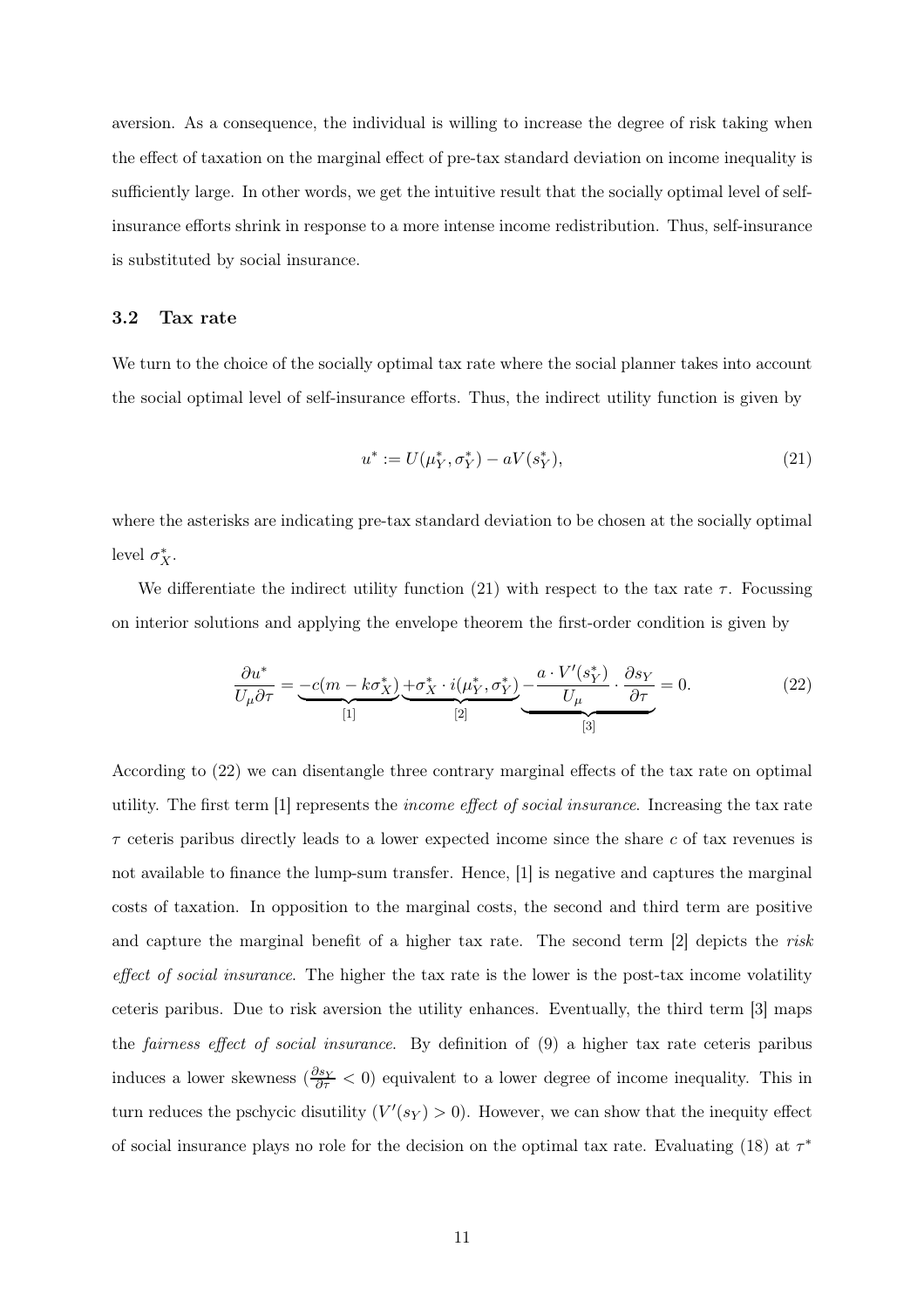and substituting into (22) the first-order condition for  $\tau^*$  changes to:

$$
-c\left(m - k\sigma_X^*\right) + \frac{\left[\bar{\mu}'(\sigma_X^*) + c\tau k\right]\sigma_X^*}{1 - \tau} = 0.
$$
\n(23)

Equation (23) captures the net marginal cost and benefit of social insurance. There still remains a net income effect, as captured by the first term in (23), caused by the shadow cost of public funds. This net income effect is negative and hence constitutes the net marginal cost of taxation. The second term depicts the marginal net benefit of social insurance. This effect depends on the negative income effect of self-insurance as increasing self-insurance efforts goes along with a reduction in mean income. Obviously, the strength of inequity aversion does not directly affect the socially optimal tax rate since the equity effect of social insurance vanishes. It can be shown that the marginal effects of individual risk taking as well as the tax rate on income inequality and therefore on the psychic disutility compensate each other. Consequently, the net fairness effect of social insurance in  $(23)$  gets zero.<sup>20</sup>

Redistributive taxation and inequity aversion. We now aim to analyze the effect of inequity aversion on the socially optimal tax rate. Taken the second-order condition for granted implicit differentiation of (23) with respect to the tax rate  $\tau^*$  and the preference parameter a yields

$$
\operatorname{sgn}\frac{\partial \tau^*}{\partial a} = \operatorname{sgn}\left( \left[ ck + \frac{\bar{\mu}''(\sigma_X^*) \cdot \sigma_X^* + \bar{\mu}'(\sigma_X^*) + c\tau k}{1 - \tau} \right] \cdot \frac{\partial \sigma_X^*}{\partial a} \right) > 0, \tag{24}
$$

which is positive for a sufficiently large efficacy loss of self-insurance efforts in terms of foregone mean income.<sup>21</sup> Expression  $(24)$  represents the effect of inequity aversion on the marginal net cost and benefit of social insurance. As outlined above an increase in inequity aversion affects the socially optimal tax rate only indirectly via a change in individual risk taking. We have shown that strengthening the inequity aversion goes along with a lower degree of individual risk taking or higher self-insurance efforts respectively, i.e.  $\frac{\partial \sigma_X^*}{\partial a} < 0$ . This in turn changes the net maginal cost and benefit of social insurance.

First, a cut in individual risk taking enhances the mean income (by ck) and therefore boosts the shadow cost of public funds. Hence, the negative net income effect of a higher tax rate gets larger which renders redistributive taxation less desirable at the margin. Second, decreasing pretax standard deviation affects the net marginal benefit of taxation as captured by the second

<sup>20</sup>For details we refer to the appendix.

 $21$ This is stringently satisfied if the second-order condition for the tax rate holds.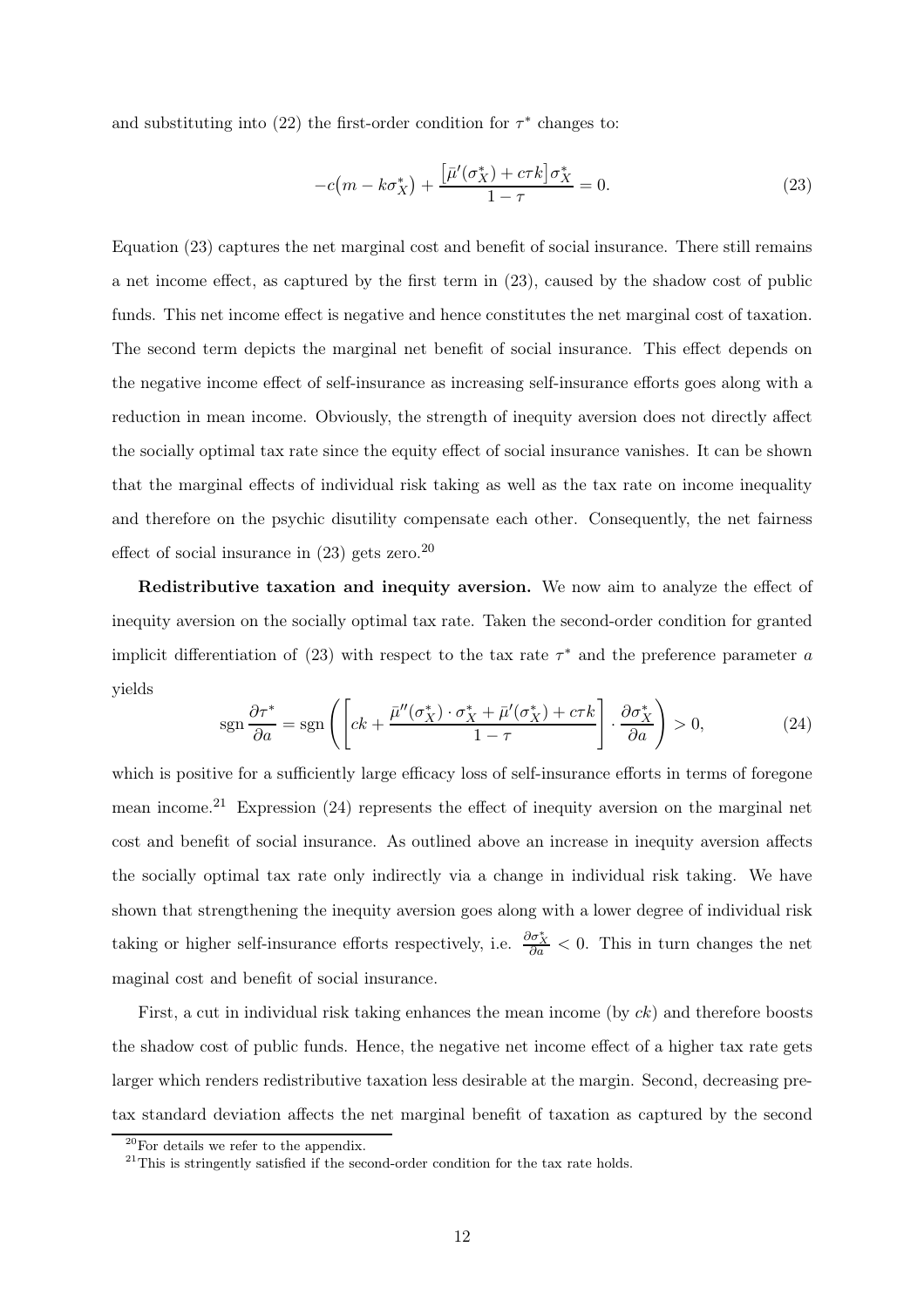term in squared brackets. Ceteris paribus, the induced reduction in expected post-tax income (due to  $\bar{\mu}'(\sigma_X^*) + c\tau k > 0$ ) renders redistributive taxation less desirable at the margin. In contrast, a higher level of self-insurance efforts ceteris paribus results in a lower efficacy of selfinsurance (as  $\bar{\mu}''(\sigma_X^*) \cdot \sigma_X^* < 0$ ). This in turn enhances the net marginal benefit of redistributive taxation. Hence, ceteris paribus social insurance gets more desirable at the margin.

As mentioned above, it can be shown that the overall effect of a more intense inequity aversion on the tax rate is positive for a sufficiently large efficacy loss of self-insurance, i.e. if  $\bar{\mu}''(\sigma_X^*)$  is sufficiently large. Thus, we can state that

Proposition 2. The preference for distributive fairness does not affect the tax rate directly. Introducing or strengthening inequity aversion indirectly induces the socially optimal tax rate to increase via a change in individual risk taking if the efficacy of self-insurance is sufficiently small.

In sum, strengthening inequity aversion enhances the net marginal benefit of taxation which outweighs the larger marginal cost of taxation. We claim that governments should complement the higher degree of self-insurance by enlarging the redistribution of income. Subsequently, in the social optimum self-insurance and social insurance are complements when the preference for income equality becomes larger.

# 4 Moral hazard

In this section we characterize the second-best allocation where the representative individual does not anticipate the balance of public revenues and expeditures. This gives rise to moral hazard effects as the individual ignores that her self-insurance behavior affects the lumpsum transfer and therefore the fiscal budget. The individual opportunity set is then characterized by (7) which constitutes the subjective redistribution curve.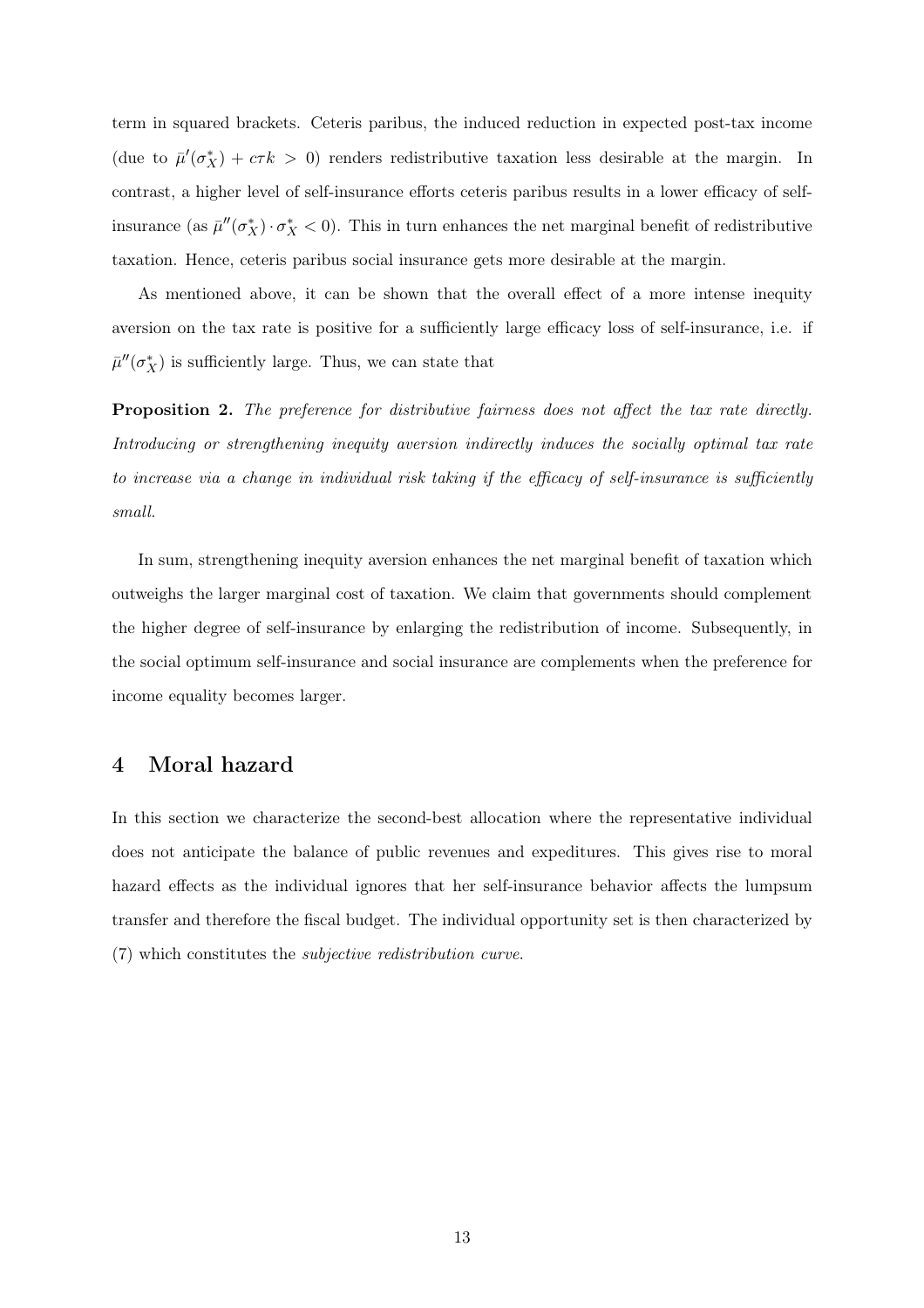#### 4.1 Self-insurance efforts

Again, we aim to determine the optimal degree of individual risk taking and therefore the optimal level of self-insurance efforts. The individual optimization problem is given by

$$
\max_{\sigma_X} U(\mu_Y, \sigma_Y) - aV(s_Y) \quad s.t. \qquad \mu_Y = \bar{\mu}(\sigma_X) - \tau[m - k\sigma_X] + p,
$$

$$
\sigma_Y = (1 - \tau)\sigma_X,
$$

$$
s_Y = s_Y(\sigma_X, \tau).
$$
(25)

Solving this decision problem and focussing on interior solutions yields the first-order condition

$$
\underbrace{-(1-\tau)\cdot i(\mu_Y,\sigma_Y)}_{[1]}\underbrace{-aV'(s_Y)}_{[2]}\cdot \underbrace{\frac{\partial s_Y}{\partial \sigma_X}}_{[3]}\underbrace{+\bar{\mu}'(\sigma_X)+\tau k}_{[3]}=0. \tag{26}
$$

which determines the optimal pre-tax standard deviation  $\tilde{\sigma}_X$ . Again, from equation (26) we can identify three marginal effects of individual risk taking on utility. The effects [1] and [2] correspond to the risk effect and the fairness effect of self-insurance as already shown in the first-order condition (18) for the socially optimal pre-tax standard deviation. However, the income effect of self-insurance [3] differs from that in (18) due to moral hazard. In case of moral hazard the representative individual does not anticipate that her self-insurance decision affects the fiscal budget. Hence, the lumpsum transfer is treated as exogenously given.

Graphical analysis. From the first-order condition (26) follows that the slope of the subjective redistribution curve exceeds the indifference curve's slope. At the redistributive equilibrium the first-order condition (26) together with the fiscal budget constraint (3) has to be satisfied. Subsequently, the equilibrium point lies on the redistribution curve  $\mu_Y = \bar{\mu}(\sigma_X) - c\tau(m - k\sigma_X)$ . The redistributive equilibrium is sketched by figure 3. It can be shown that without inequity aversion  $(a = 0)$ , as characterized by point N, the individual could end up at the descending branch of the redistribution curve where increasing self-insurance efforts leads to a higher expected post-tax income (see Sinn, 1995, 4.2). Introducing a sufficiently strong inequity aversion  $(a > 0)$  then shifts the equilibrium to the point M which is located at the ascending branch of the redistribution curve. In this case, further increasing self-insurance would reduce mean income. This result is constituted by the following comparative static.

Self-insurance efforts and inequity aversion. Implicitly differentiating (26) with respect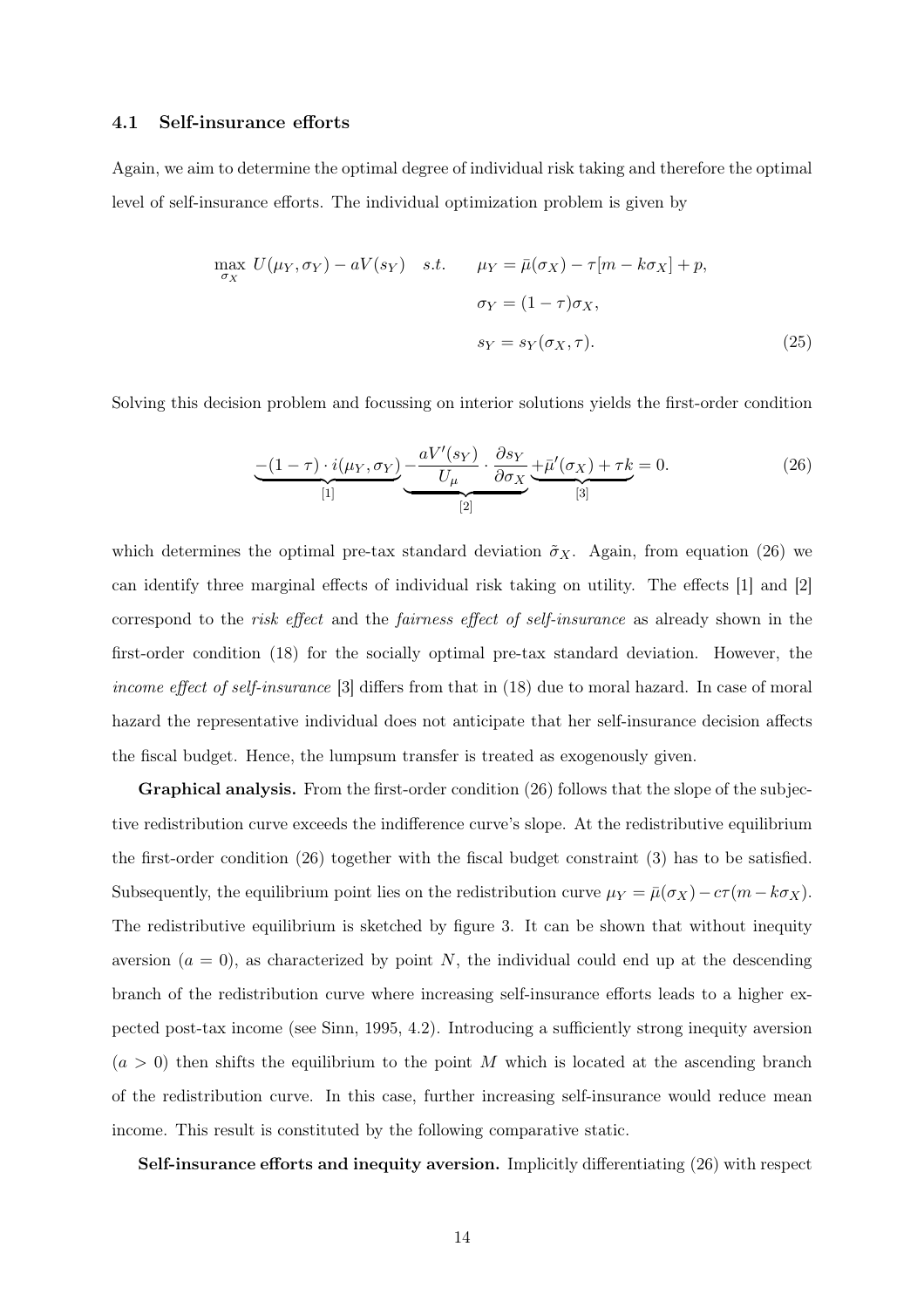

Figure 3: First-order condition

to  $\tilde{\sigma}_X$  and a we obtain:

$$
sgn\frac{\partial \tilde{\sigma}_X}{\partial a} = -sgn\left[\frac{V'}{U_\mu} \cdot \frac{\partial s_Y}{\partial \sigma_X}\right] < 0,\tag{27}
$$

which equals expression (19) in the first-best optimum. Hence, self-insurance is again increasing in the preference intensity of inequity aversion such that the first part of proposition 1 also holds under moral hazard. However, we can state that

Proposition 3. For a sufficiently low fairness preference intensity the society operates at a point on its opportunity frontier where an increase in self-insurance enhances mean post-tax income. Assuming a sufficiently strong preference for distributive fairness it could be shown that the redistributive equilibrium ends up in a situation where increasing self-insurance reduces mean post-tax income.

This result contrasts the findings of Sinn (1995). Introducing a taste for distributive fairness shifts the equilibrium point to the ascending branch of the redistribution curve. Under moral hazard the individual is again willing to give up income in order to impair the income risk and psychic disutility if the preference for distributive fairness is sufficiently strong.

Self-insurance efforts and taxation. To constitute the optimal taxation scheme in the next section the comparative static effect of the tax rate on self-insurance has to be analyzed.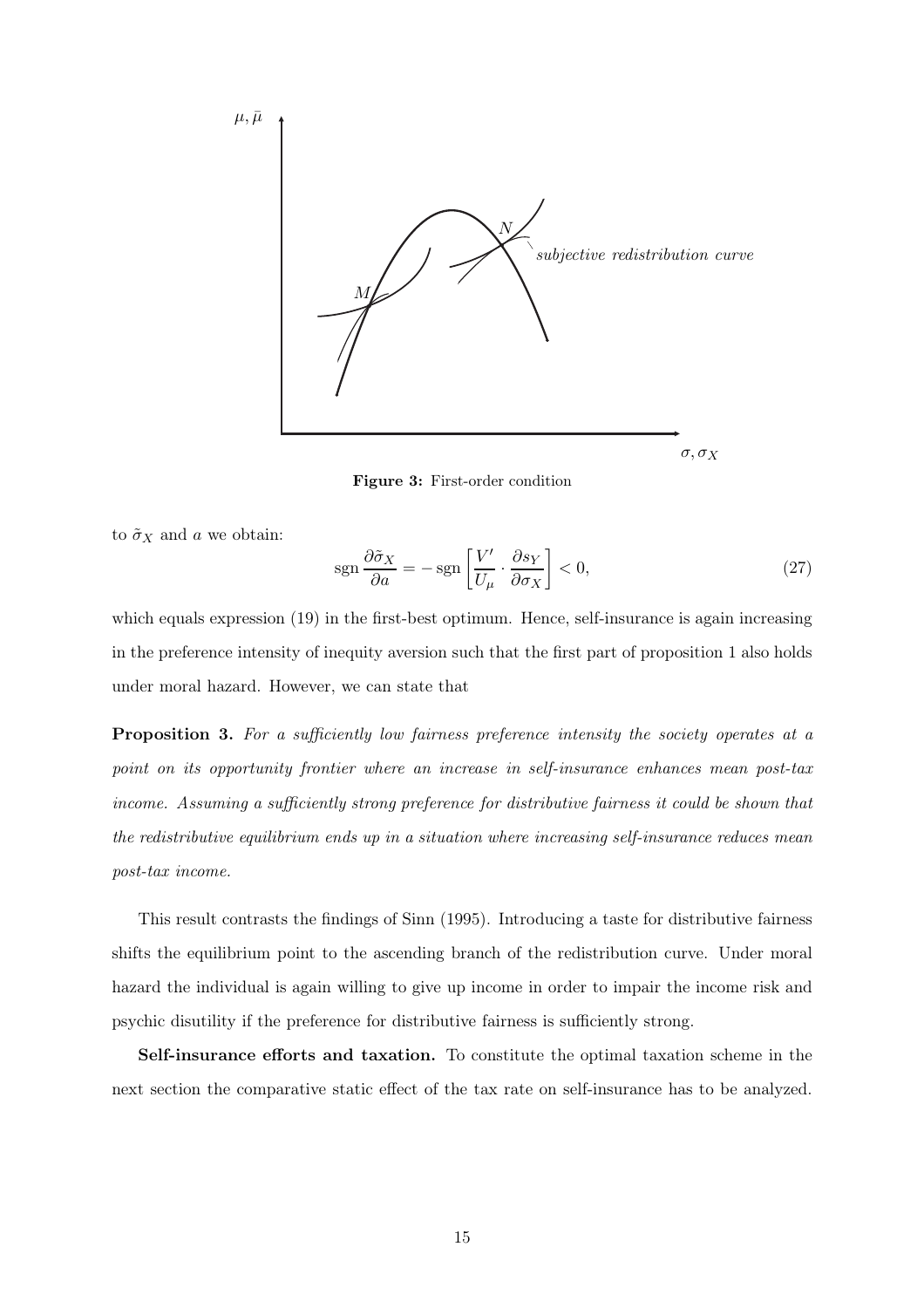Implicitly differentiating (26) we obtain:

$$
\operatorname{sgn} \frac{\partial \tilde{\sigma}_X}{\partial \tau} = \operatorname{sgn} \left[ k + i + (1 - \tau) [c \cdot i_{\mu} (m - k \tilde{\sigma}_X) + \tilde{\sigma}_X \cdot i_{\sigma}] \right. \\
\left. - \frac{a}{U_{\mu}^2} \left( \left[ V'' \cdot \frac{\partial s_Y}{\partial \sigma_X} \cdot \frac{\partial s_Y}{\partial \tau} + V' \cdot \frac{\partial s_Y}{\partial \sigma_X \partial \tau} \right] U_{\mu} \right. \\
\left. + V' \cdot \frac{\partial s_Y}{\partial \sigma_X} \left[ c U_{\mu\mu} (m - k \tilde{\sigma}_X) + \tilde{\sigma}_X \cdot U_{\mu\sigma} \right] \right) \right] > 0. \tag{28}
$$

Again, for CARA as well as a sufficiently strong concavity of the utility function  $U(\mu_Y, \sigma_Y)$ in income we can constitute a positive effect of the tax rate on pre-tax standard deviation or individual risk taking, respectively. In other words, a tax increase induces self-insurance efforts to decrease.<sup>22</sup> Hence, analogous to the first-best case social insurance and self-insurance are substitutes.

#### 4.2 Tax rate

After analyzing the decision on self-insurance we turn to the choice of the optimal tax rate where the government anticipates the optimal individual self-insurance decision and ensures a balanced fiscal budget. The government's decision problem is then represented by

$$
\max_{\tau} U(\tilde{\mu}_Y, \tilde{\sigma}_Y) - aV(\tilde{s}_Y) \quad s.t. \qquad \tilde{\mu}_Y = \bar{\mu}(\tilde{\sigma}_X) - c\tau(m - k\tilde{\sigma}_X),
$$

$$
\tilde{\sigma}_Y = (1 - \tau)\tilde{\sigma}_X,
$$

$$
\tilde{s}_Y = s_Y(\tilde{\sigma}_X, \tau).
$$
(29)

Solving this problem yields to the first-order condition

$$
\underbrace{-c(m-k\tilde{\sigma}_X)}_{[1]} \underbrace{+i(\tilde{\mu}_Y,\tilde{\sigma}_Y) \cdot \tilde{\sigma}_X}_{[2]} \underbrace{-aV'(\tilde{s}_Y)}_{[3]} \cdot \underbrace{\frac{\partial \tilde{s}_Y}{\partial \tau}}_{[4]} + \underbrace{\left[\bar{\mu}'(\tilde{\sigma}_X) + c\tau k - (1-\tau) \cdot i(\tilde{\mu}_Y,\tilde{\sigma}_Y) - \frac{aV'(\tilde{s}_Y)}{U_{\mu}} \cdot \frac{\partial \tilde{s}_Y}{\partial \sigma_X}\right]}_{[4]} \cdot \underbrace{\frac{\partial \tilde{\sigma}_X}{\partial \tau}}_{[4]} = 0 \quad (30)
$$

which implicitly determines the optimal tax rate  $\tilde{\tau}$  set by the government. Equation (30) reveals four marginal utility effects of taxation. The terms [1], [2] and [3] are already known as income

<sup>&</sup>lt;sup>22</sup>Note that  $i_{\mu} = 0$  (CARA) and  $U_{\mu\mu} < -\frac{\tilde{\sigma}_X \cdot U_{\mu\sigma}}{c(m - k\tilde{\sigma}_X)}$  (strong concavity in income) are sufficient but not necessary conditions for a positive sign of the comparative static in (28).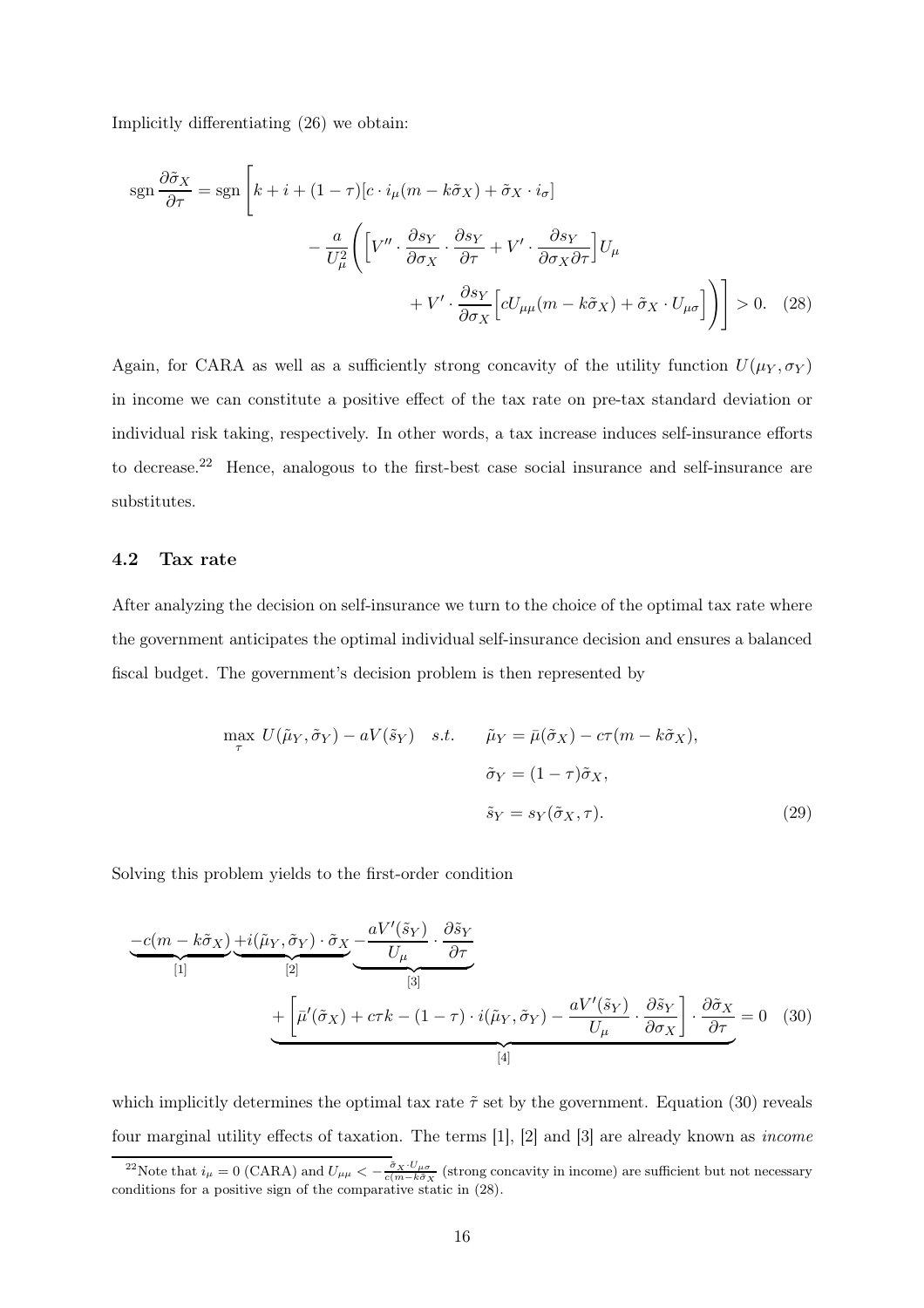effect, risk effect and fairness effect of social insurance from equation (22) in the previous section. Additionally, a new effect emerges in (30) under moral hazard which we will refer to as risktaking effect of social insurance. This effect works indirectly through a tax-induced change in self-insurance efforts. As shown above, a higher tax rate increases the degree of individual risk taking  $(\frac{\partial \tilde{\sigma}_X}{\tau} > 0)$  and therefore curbs self-insurance. A lower self-insurance exhibits three partial welfare effects as captured by the terms in squared brackets. First, a higher degree of individual risk taking ambiguously affects the post-tax income according to  $\bar{\mu}'(\tilde{\sigma}_X) + c\tau k$  (indirect income effect). Second, a higher income volatility follows from a higher pre-tax standard deviation as represented by  $-(1 - \tau) \cdot i(\tilde{\mu}_Y, \tilde{\sigma}_Y)$  (indirect risk effect) which is welfare-reducing. Eventually, a cut in self-insurance efforts raises income inequality and therefore the psychic disutility which is welfare-reducing (indirect fairness effect). In the aggregate, the risk-taking effect of social insurance is indeterminate in sign.

Analogous to the previous section we can constitute the net marginal effects of social insurance on utility. By taking into account equation (26) evaluated at  $\tilde{\tau}$  the first-order condition (30) reads:

$$
-c(m - k\tilde{\sigma}_X) + \frac{\tilde{\sigma}_X[\bar{\mu}'(\tilde{\sigma}_X) + \tau k]}{1 - \tau} - \tau k \cdot \frac{\partial \tilde{\sigma}_X}{\partial \tau} = 0.
$$
 (31)

Again, the net fairness effect as well as the indirect net fairness effect of social insurance gets zero.<sup>23</sup> The first and third term of  $(31)$  are negative while the sign of the second term remains indeterminate.

Redistributive taxation and inequity aversion. Increasing the preference parameter a affects the marginal benefit and cost of social insurance. Unfortunately, the overall effect of inequity aversion on the optimal tax rate remains indeterminate in sign. Hence, it remains unclear whether the government redistributes more or less income in response to individual inequity aversion.

# 5 Concluding remarks

The aim of the present paper is to shed some light on the role of inequity aversion or distributive fairness concerning the optimal redistributive tax policy under uncertainty. For that purpose we employ the welfare state theory of Sinn (1995, 1996) extended by welfare costs. In this light, we implement (altruistic) inequity aversion in the vein of Fehr and Schmidt (1999) and take income

<sup>23</sup>For details we refer to the appendix.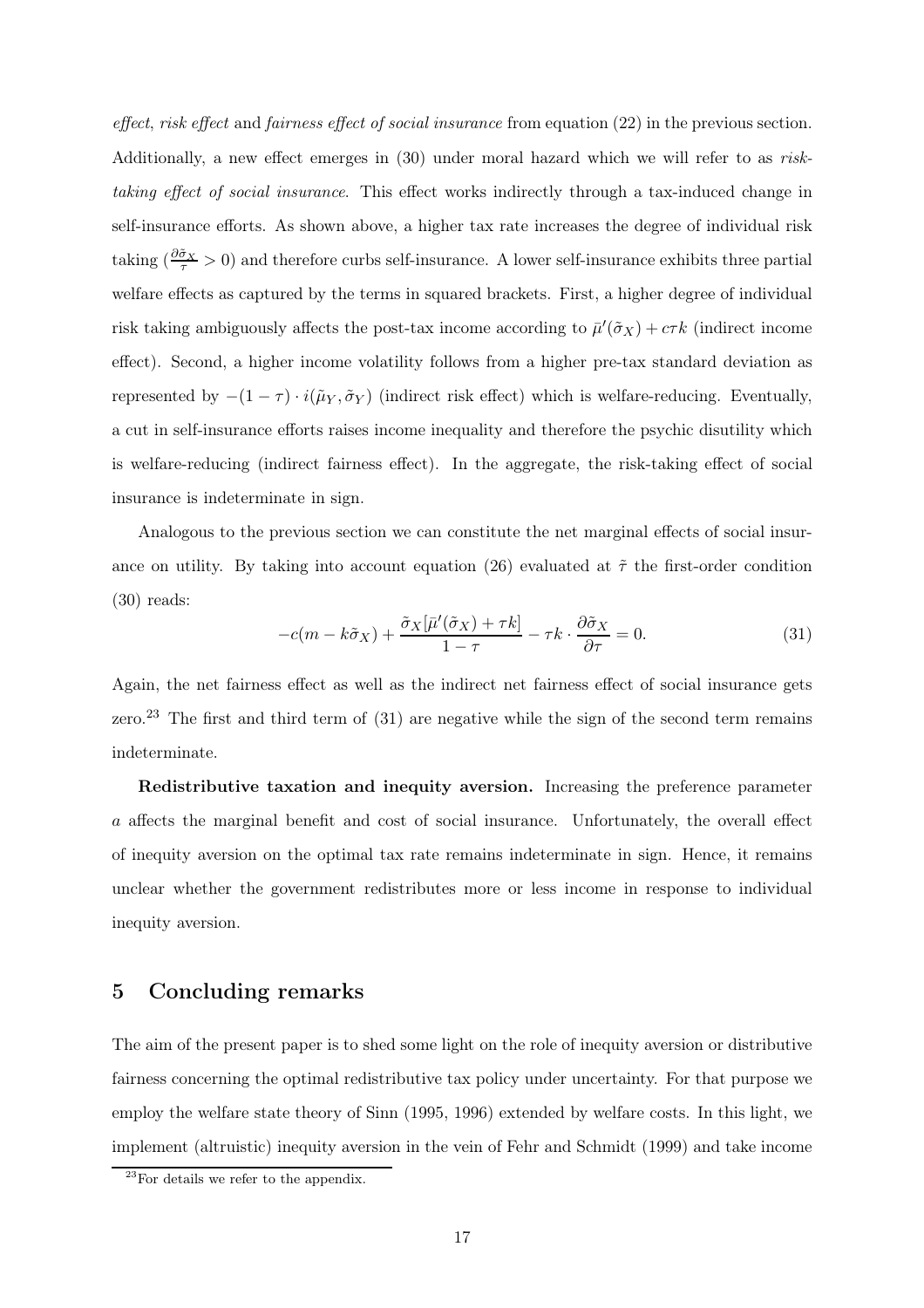skewness as a proxy for income inequality.

We can show that introducing or strengthening inequity aversion inevitably induces the socially optimal self-insurance (degree of individual risk taking) to increase (decrease). As (unstandardized) skewness is endogenous in our framework income inequality and therefore the psychic disutility can be reduced by raising self-insurance. Turning to the socially optimal redistributive tax policy it can be clearly shown that the social planner chooses full tax-deductibility of self-insurance efforts when faced with inequity aversion. Further, introducing or strengthening inequity aversion implies a higher socially optimal tax rate. It is worth mentioning that inequity aversion does not affect the socially optimal tax rate directly. The existence of inequity aversion induces the degree of individual risk taking to shrink. Increasing self-insurance efforts renders taxation more desirable at the margin if the efficacy of self-insurance is sufficiently small. As a consequence, it is socially optimal to raise the tax rate. Thus, we claim that governments should complement the higher degree of social insurance by enlarging the redistribution of income.

Turning to the case of moral hazard where the agent does not anticipate that her decision affects the fiscal budget it can be shown that self-insurance efforts are again increasing with the taste for distributive fairness. However, the effect on the optimal tax rate remains unclear.

Finally, we refer to some aspects which could be tackled in future research. First, we consider an exogenous market income and therefore abstract from analyzing work incentives of inequity aversion.<sup>24</sup> Second, we presumed preferences concerning inequity aversion to be homogenous in the population. It could be conceivable that individuals differ in their perception of distributive fairness. At last, our model could be augmented by background risks. According to Eichner and Wagener (2004) this kind of (non-insurable) risks becomes more important in a changing environment, e.g. due to ecological or climatical risks.

<sup>&</sup>lt;sup>24</sup>Note that self-insurance efforts could be interpreted as liftetime labor. However, endogenizing the market income would allow for a thorough analysis how inequity aversion affects the incentives to work.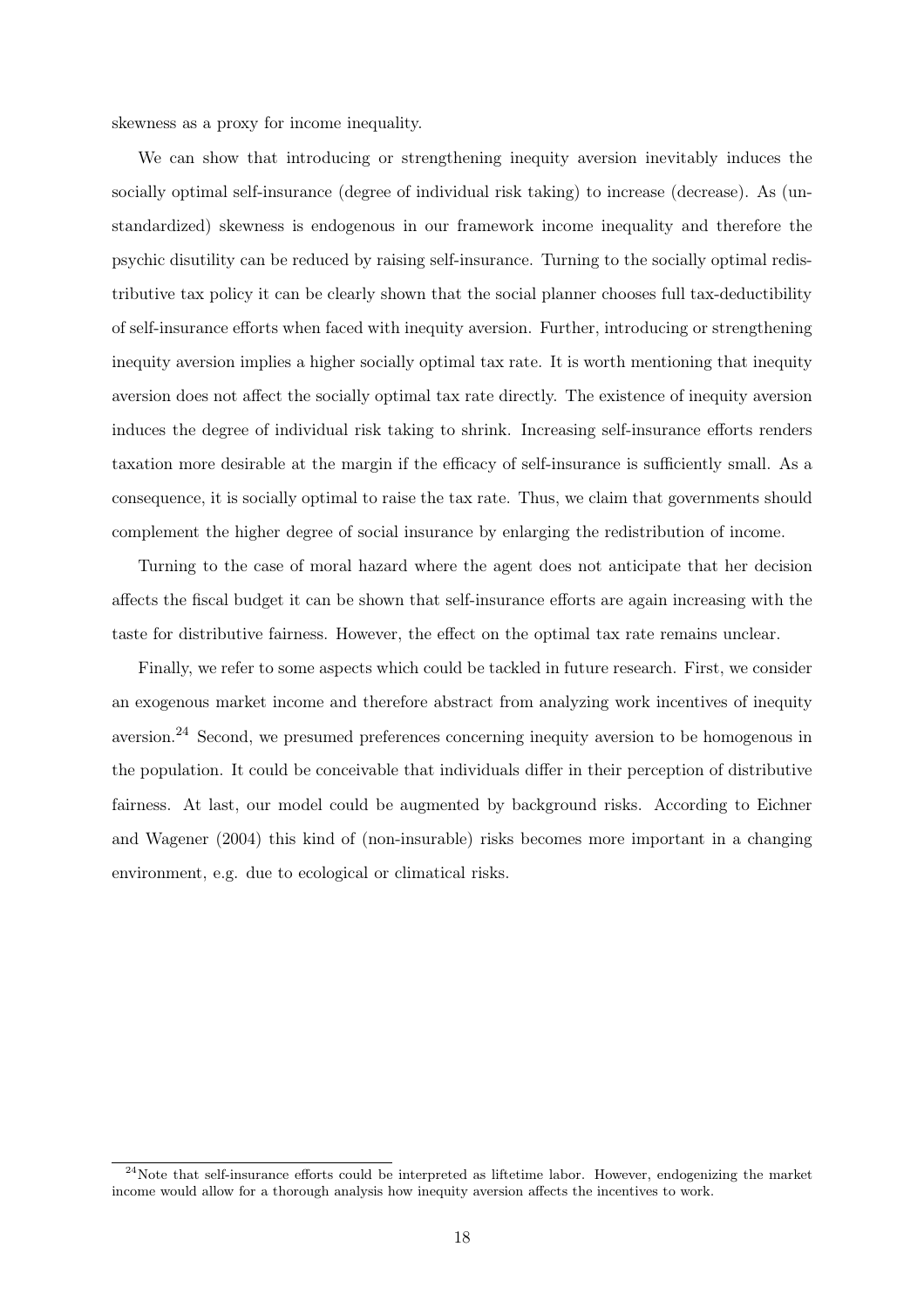## References

- Alesina, A., Di Tella, R. and MacCulloch, R. (2004), Inequality and happiness: are Europeans and Americans different?, Journal of Public Economics 88(9-10): 2009–2042.
- Alesina, A. and Rodrik, D. (1991), Distributive Politics and Economic Growth, NBER Working Paper No. 3668: 1–54.
- Amiel, Y. and Creedy, J. and Hurn, S. (1999), Measuring Attitudes Towards Inequality, Scandinavian Journal of Economics 101(1): 83–96.
- Arditti, F.D. and Levy, H. (1972), Distribution moments and equilibrium: a comment, Journal of Financial and Quantitative Analysis 7(1): 1429–1433.
- Bénabou, R. (1996), Inequality and Growth, in: NBER Macroeconomics Annual, Vol. 11, ed. B. S. Bernanke and J. J. Rotemberg, MIT Press: 11–92.
- Bolton, G.E. and Ockenfels, A. (2000), ERC: A Theory of Equity, Reciprocity, and Competition, American Economic Review 90(1): 166–193.
- Buchanan, J.M. and Tullock, G. (1962), The Calculus of Consent. Logical Foundations of Constitutional Democracy, University of Michigan Press, Ann Arbor
- Diacogiannis, G.P. (1994), Three-parameter asset pricing, Managerial and Decision Economics 15(2): 149–158.
- Domar, E.D. and Musgrave, R.A. (1944), Proportional Income Taxation and Risk-Taking, Quarterly Journal of Economics 58(3): 388–422.
- Eaton, J. and Rosen, H.S. (1980a), Optimal Redistributive Taxation and Uncertainty, Quarterly Journal of Economics 95(2): 357–364.
- Eaton, J. and Rosen, H.S. (1980b), Taxation, Human Capital, and Uncertainty, American Economic Review 70(4): 705–715.
- Eaton, J. and Rosen, H.S. (1980c), Labor Supply, Uncertainty and Efficient Taxation, Journal of Public Economics 14(3): 365–374.
- Ehrlich, I. and Becker, G.S. (1972), Market insurance, self-insurance, and self-protection, Journal of Political Economy 80(4): 623–648.
- Fehr, E. and Schmidt, K.M. (1999), A Theory of Fairness, Competition, and Cooperation, Quarterly Journal of Economics 114(3): 817–868.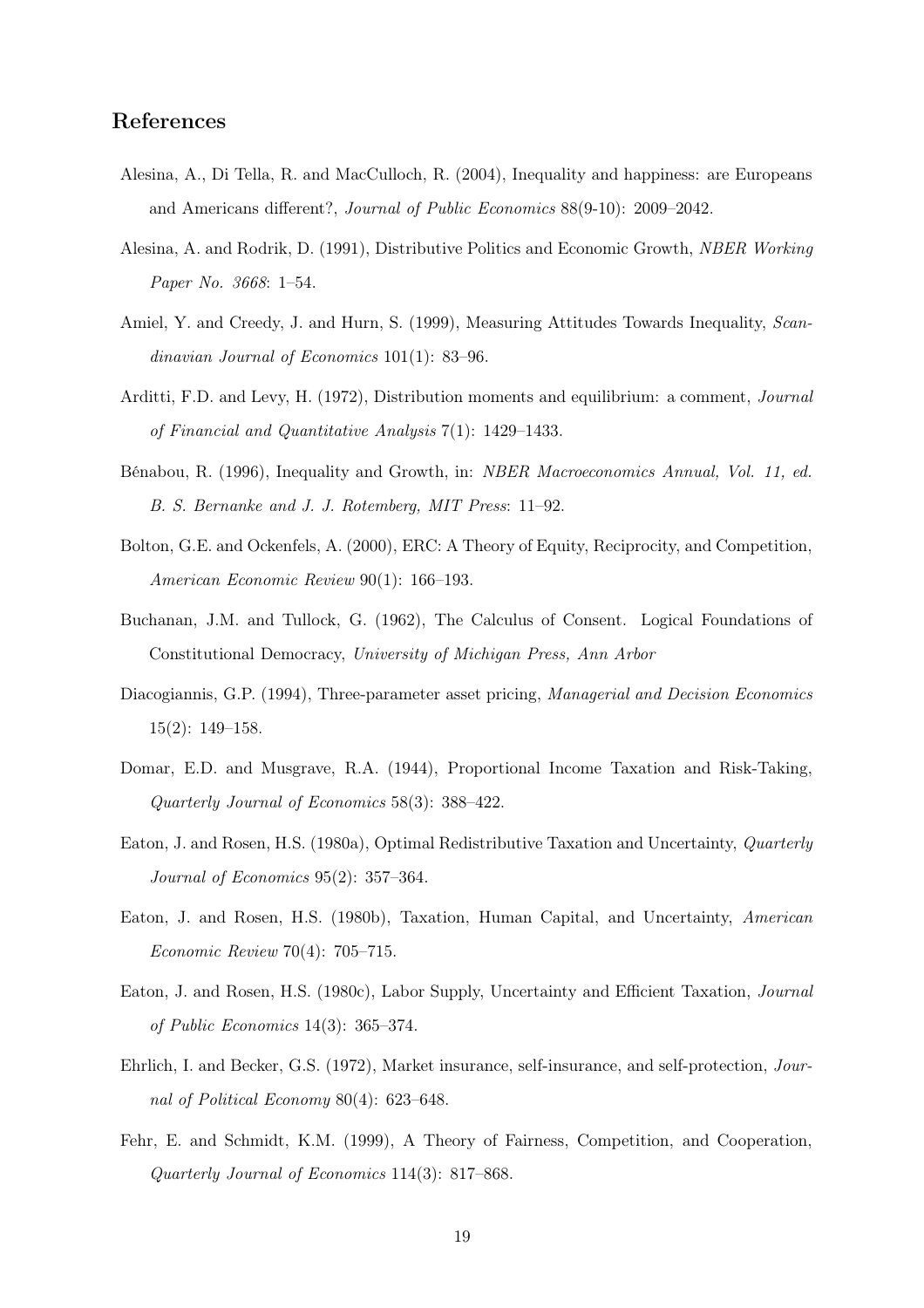Eichner, T. (2008), Mean variance vulnerability, Management Science 54(3), 586–593.

- Eichner, T. and Wagener, A. (2004), The Welfare State in a Changing Environment, International Tax and Public Finance 11(3): 313–331.
- Harsanyi, J.C. (1953), Cardinal Utility in Welfare Economics and in the Theory of Risk-taking, Journal of Political Economy 61(5): 434–435.
- Harsanyi, J.C. (1955), Cardinal Welfare, Individualistic Ethics, and Interpersonal Comparisons of Utility, Journal of Political Economy 63(4): 309–321.
- Ingersoll, J. (1975), Multidimensional security pricing, Journal of Financial and Quantitative Analysis 10(5): 785–798.
- Lajeri-Chaherli, F. (2003), Partial derivatives, comparative risk behavior and concavity ofutility functions, Mathematical Social Sciences 46: 81–99.
- Linde, J. and Sonnemans, J. (2012), Social comparison and risky choices, *Journal of Risk and* Uncertainty 44(1):  $45-72$ .
- Meltzer, A.H. and Richard, S.F. (1981), A rational theory of the size of government, Journal of Political Economy 89(5): 914–927.
- Mirrlees, J.A. (1971), An exploration in the theory of optimum income taxation, Review of Economic Studies 38(2): 175–208.
- Rawls, J. (1971), A theory of justice, Cambridge, Mass.: The Belknap Press.
- Meyer, J. (1987), Two-moment decision models and expected utility maximization, American Economic Review 77(3): 421–430.
- Schwarze, J. and Härpfer, M. (2007), Are People Inequality Averse, and Do They Prefer Redistribution by the State?, Journal of Socio-Economics 36(2): 233–249 .
- Sinn, H.-W. (1995), A theory of the welfare state, Scandinavian Journal of Economics 97(4): 495–526.
- Sinn, H.-W. (1996), Social insurance, incentives and risk taking, International Tax and Public Finance 3(3): 259–280.
- Varian, H.R. (1980), Redistributive taxation as social insurance, Journal of Public Economics 14(1): 49–68.
- Verme, P. (2011), Life Satisfaction and Income Inequality, Review of Income and Wealth 57(1): 111–127.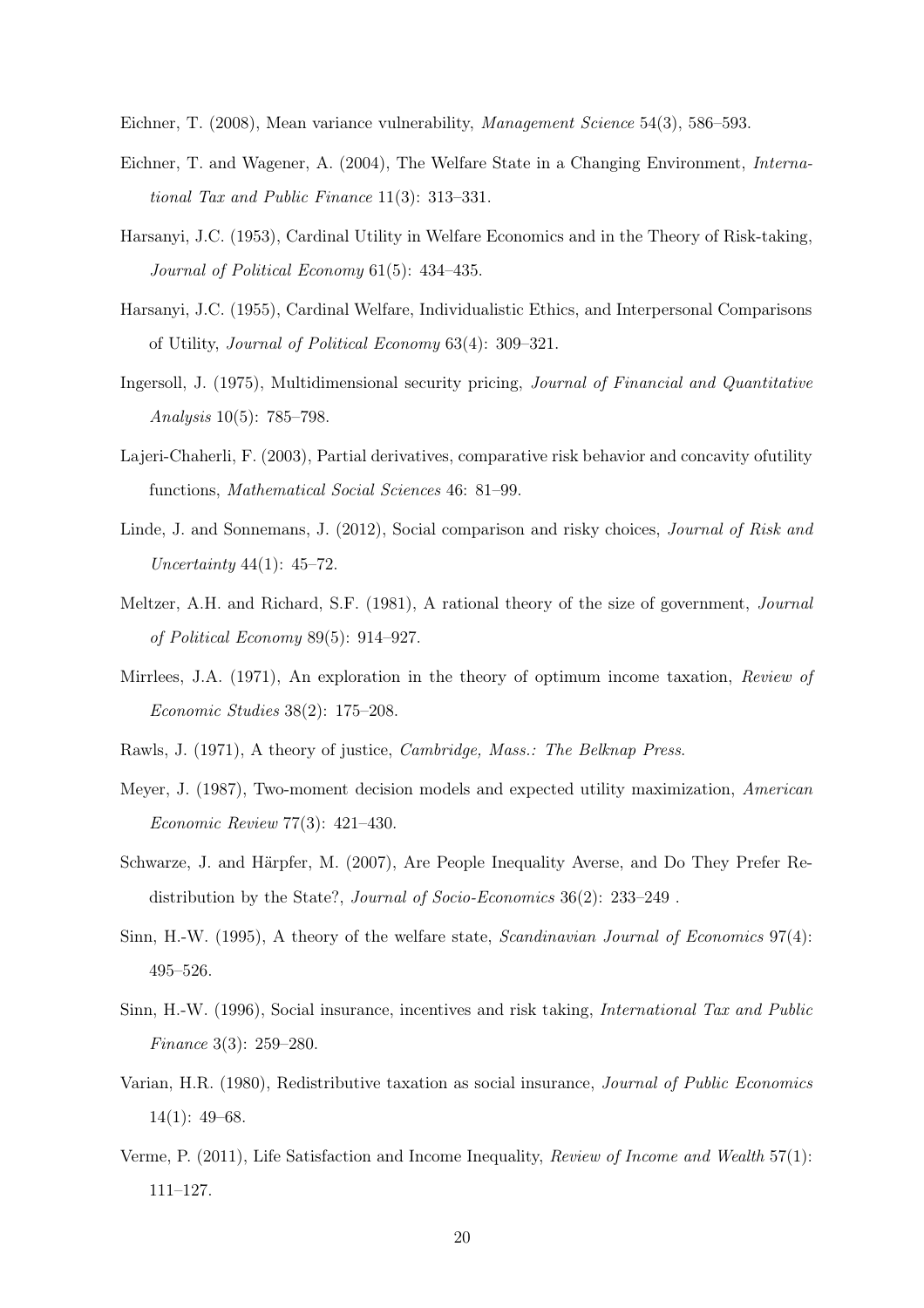You, J.-S. (2012), Social Trust: Fairness Matters More Than Homogeneity, Political Psychology 33(5): 701–721.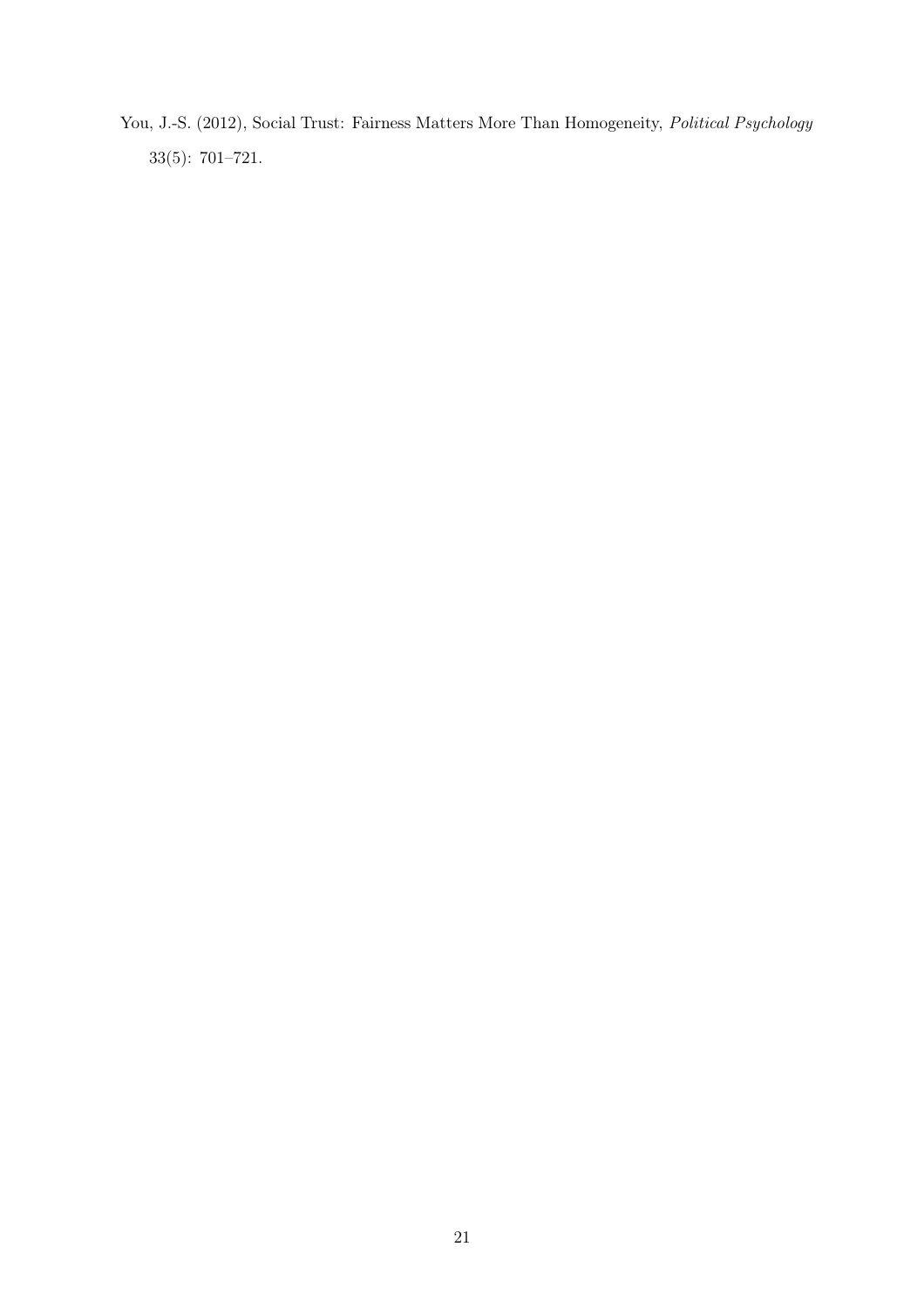# Appendix

# Derivation of income skewness  $s_Y(9)$

Substituting (2) into (1) lifetime income is given by:

$$
Y = m - \lambda(e)\theta - e - \tau[m - \lambda(e)\theta] + p.
$$
\n(32)

Dissolving the bracket yields:

$$
Y = m - \lambda(e) \cdot \theta - e - \tau \cdot m + \tau \cdot \lambda(e) \cdot \theta + p. \tag{33}
$$

Rearranging and using  $\lambda(e) = \frac{\sigma_X}{\sigma_\theta}$  (33) reads:

$$
Y = (1 - \tau)m + (\tau - 1) \cdot \frac{\sigma_X}{\sigma_\theta} \cdot \theta - e + p. \tag{34}
$$

Based on  $(34)$  we can compute the skewness as third central moment of lifetime income Y. Exploiting the translation-invariance of central moments we obtain:

$$
\mu_3(Y) = \mu_3 \left[ (\tau - 1) \cdot \frac{\sigma_X}{\sigma_\theta} \cdot \theta \right] \tag{35}
$$

Eventually, since the third central moment is homogeneous of degree 3 income skewness is given by

$$
\mu_3(Y) = [(\tau - 1) \cdot \frac{\sigma_X}{\sigma_\theta}]^3 \cdot \mu_3(\theta) \tag{36}
$$

$$
= -(1 - \tau)^3 \frac{\mu_3(\theta)\sigma_X^3}{\sigma_\theta^3} := s_Y(\sigma_X, \tau) \tag{37}
$$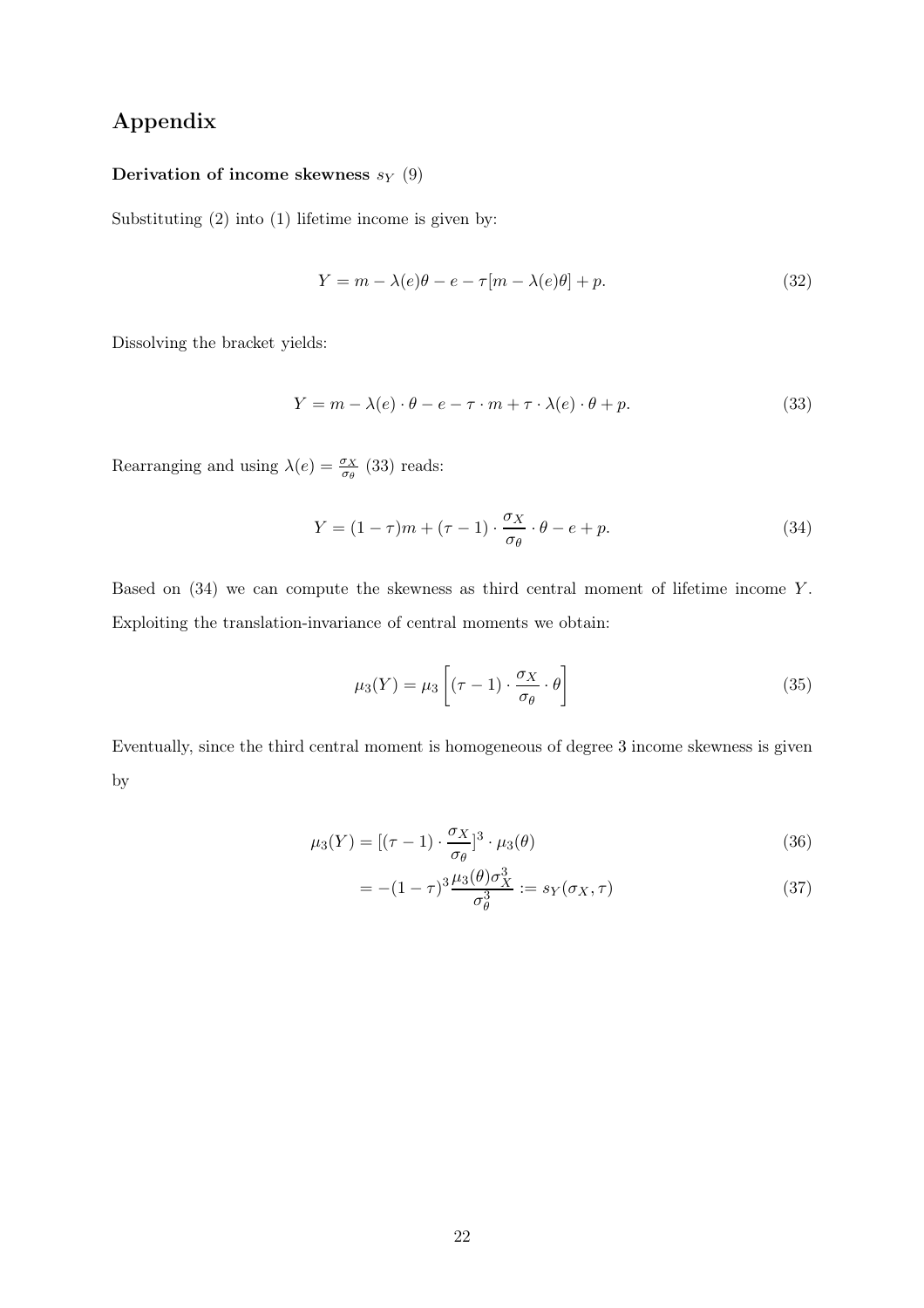which constitutes (9). Differentiating  $s(\sigma_X, \tau)$  with respect to  $\sigma_X$  and  $\tau$  yields:

$$
\frac{\partial s_Y}{\partial \sigma_X} = -(1 - \tau)^3 \frac{3\mu_3(\theta)\sigma_X^2}{\sigma_\theta^3} > 0,
$$
\n(38)

$$
\frac{\partial^2 s_Y}{\partial \sigma_X^2} = -(1 - \tau)^3 \frac{6\mu_3(\theta)\sigma_X}{\sigma_\theta^3} > 0,
$$
\n(39)

$$
\frac{\partial s_Y}{\partial \tau} = (1 - \tau)^2 \frac{3\mu_3(\theta)\sigma_X^3}{\sigma_\theta^3} < 0,\tag{40}
$$

$$
\frac{\partial^2 s_Y}{\partial \tau^2} = -(1 - \tau) \frac{6\mu_3(\theta)\sigma_X^3}{\sigma_\theta^3} > 0,
$$
\n(41)

$$
\frac{\partial^2 s_Y}{\partial \tau \partial \sigma_X} = (1 - \tau)^2 \frac{9\mu_3(\theta)\sigma_X^2}{\sigma_\theta^3} < 0. \tag{42}
$$

Hence, the income skewness raises with  $\sigma_X$  at an increasing rate and shrinks with  $\tau$  at a decreasing rate. In addition, the cross (partial) derivative of  $s_Y$  with respect to  $\sigma_X$  and  $\tau$  is negative.

# Second-order condition for  $\sigma_X^*$  and derivation of (19).

The first-order condition is given by

$$
A := -(1 - \tau)i - \frac{aV'}{U_{\mu}} \cdot \frac{\partial s_Y}{\partial \sigma_X} + \bar{\mu}' + c\tau k = 0.
$$
 (43)

Differentiating (43) we yield:

$$
A_{\sigma_X} = \bar{\mu}'' - (1 - \tau)^2 \frac{d^2 \mu_Y}{d \sigma_Y^2} - \frac{aV'}{U_\mu} \cdot \left[ (1 - \tau) i_\mu \cdot \frac{\partial s_Y}{\partial \sigma_X} + \frac{\partial^2 s_Y}{\partial \sigma_X^2} \right] - \frac{aV''}{U_\mu} \cdot \left[ \frac{\partial s_Y}{\partial \sigma_X} \right]^2 + \left[ \frac{aV'}{U_\mu} \cdot \frac{\partial s_Y}{\partial \sigma_X} \right]^2 \cdot \frac{U_{\mu\mu}}{U_\mu} - \frac{i_\mu \cdot (1 - \tau) aV'}{U_\mu} \cdot \frac{\partial s_Y}{\partial \sigma_X} - \frac{aV''}{\partial \sigma_X} \cdot \frac{\partial s_Y}{\partial \sigma_X}
$$
(44)

$$
A_{\tau} = ck + i + c(1 - \tau)i_{\mu}(m - k\sigma_{X}) + (1 - \tau)i_{\sigma}\sigma_{X} - \frac{aV}{U_{\mu}^{2}} \cdot \frac{\sigma_{Y}}{\partial \tau} - \frac{aV'}{U_{\mu}^{2}} \cdot \left[\frac{\partial s_{Y}}{\partial \sigma_{X}}(c[m - k\sigma_{X}] + U_{\mu\sigma}\sigma_{X}) + U_{\mu} \cdot \frac{\partial^{2} s_{Y}}{\partial \sigma_{X}\partial \tau}\right]
$$
(45)

$$
A_a = -\frac{V'}{U_\mu} \cdot \frac{\partial s_Y}{\partial \sigma_X} < 0. \tag{46}
$$

 $A_{\sigma_X}$  follows by making use of the first-order condition (18),  $i_\mu \cdot i + i_\sigma = \frac{d^2 \mu_Y}{d\sigma_Y^2}$  $rac{d^2 \mu_Y}{d \sigma_Y^2}$  and  $-\frac{U_{\mu\mu}U_\sigma}{U_\mu}$  $\frac{\mu U \sigma}{U \mu}$  +  $U_{\mu\sigma}U_{\mu}$  $\frac{d\sigma U_{\mu}}{U_{\mu}} = -U_{\mu}i_{\mu}$ . Since all terms of  $A_{\sigma_X}$  except the second term are negative we can constitute that  $i_{\mu} = 0$  is a sufficient (but not necessary) condition to satisfy the second-order condition, i.e.  $A_{\sigma_X} < 0$ . Then, expression (19) follows immediately from  $\frac{\partial \sigma_X^*}{\partial a} = -\frac{A_a}{A_{\sigma_2}}$  $\frac{A_a}{A_{\sigma_X}}$ .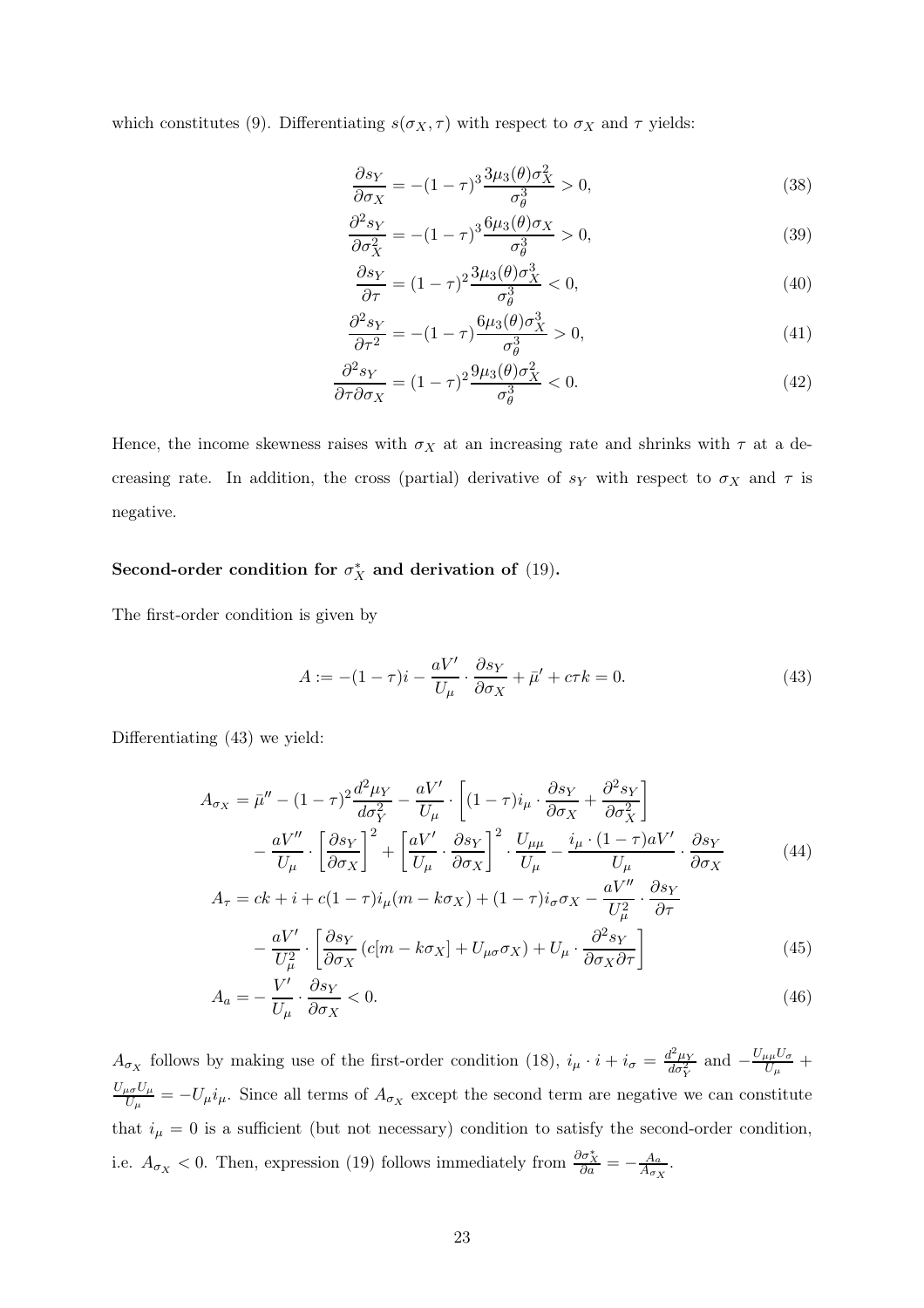#### Derivation of first-order condition (23).

By using  $(43)$  in  $(22)$  we obtain

$$
-c(m - k\sigma_X^*) + \frac{(\bar{\mu}' + c\tau k)\sigma_X^*}{1 - \tau} - \frac{aV'}{U_\mu} \cdot \left[\frac{\sigma_X^*}{1 - \tau} \cdot \frac{\partial s_Y}{\partial \sigma_X} + \frac{\partial s_Y}{\partial \tau}\right] = 0
$$
 (47)

Considering (38) and (40) we can clearly see that  $\frac{\sigma_X^*}{1-\tau} \cdot \frac{\partial s_Y}{\partial \sigma_X}$  $\frac{\partial s_Y}{\partial \sigma_X} = \frac{\partial s_Y}{\partial \tau}$ . Hence, the terms in the squared brackets cancel each other out such that we can write

$$
B := -c(m - k\sigma_X^*) + \frac{(\bar{\mu}' + c\tau k)\sigma_X^*}{1 - \tau} = 0.
$$
 (48)

# Second-order condition for  $\tau^*$  and derivation of  $(24)$ .

We differentiate the first-order condition (48) in order to obtain

$$
B_{\tau} = \frac{(1-\tau)c k \sigma_X^* + (\bar{\mu}' + c\tau k)\sigma_X^*}{(1-\tau)^2} > 0
$$
\n(49)

$$
B_{\sigma_X} = ck + \frac{\sigma_X^* \cdot \bar{\mu}'' + \bar{\mu}' + c\tau k}{1 - \tau} \tag{50}
$$

$$
B_a = 0.\t\t(51)
$$

The second-order condition for  $\tau^*$  is now given by

$$
B_{\tau} + B_{\sigma_X} \frac{\partial \sigma_X^*}{\partial \tau} < 0,\tag{52}
$$

which is satisfied for  $i_{\mu} = 0$ ,  $\bar{\mu}''(\sigma_X^*) < -\frac{\bar{\mu}'(\sigma_X^*)}{\sigma_X^*}$  and small welfare costs c (in this case  $B_{\sigma_X} < 0$ as well as  $\frac{\partial \sigma_X^*}{\partial \tau} = -\frac{A_{\tau}}{A_{\sigma}}$  $\frac{A_{\tau}}{A_{\sigma_X}} > 0$  hold). Then, (24) follows directly from  $\frac{\partial \tau^*}{\partial a} = -\frac{B_a + B_{\sigma_X} \cdot \frac{\partial \sigma_X^*}{\partial a}}{B_{\sigma_X} + B_{\sigma_X} \cdot \frac{\partial \sigma_X^*}{\partial a}}$  $B_{\tau} + B_{\sigma} \frac{\partial a}{\partial \sigma_X} \frac{\partial \sigma_X^*}{\partial \tau}$ =  $-\frac{B_{\sigma_X} \cdot \frac{\partial \sigma_X^*}{\partial a}}{a}$  $B_{\tau} + B_{\sigma} \frac{\partial \sigma_X^*}{\partial \tau}$ .

#### Second-order condition for  $\tilde{\sigma}_X$  and derivation of (27).

The first-order condition is given by

$$
C := -(1 - \tau)i - \frac{aV'}{U_{\mu}} \cdot \frac{\partial s_Y}{\partial \sigma_X} + \bar{\mu}' + \tau k = 0.
$$
\n(53)